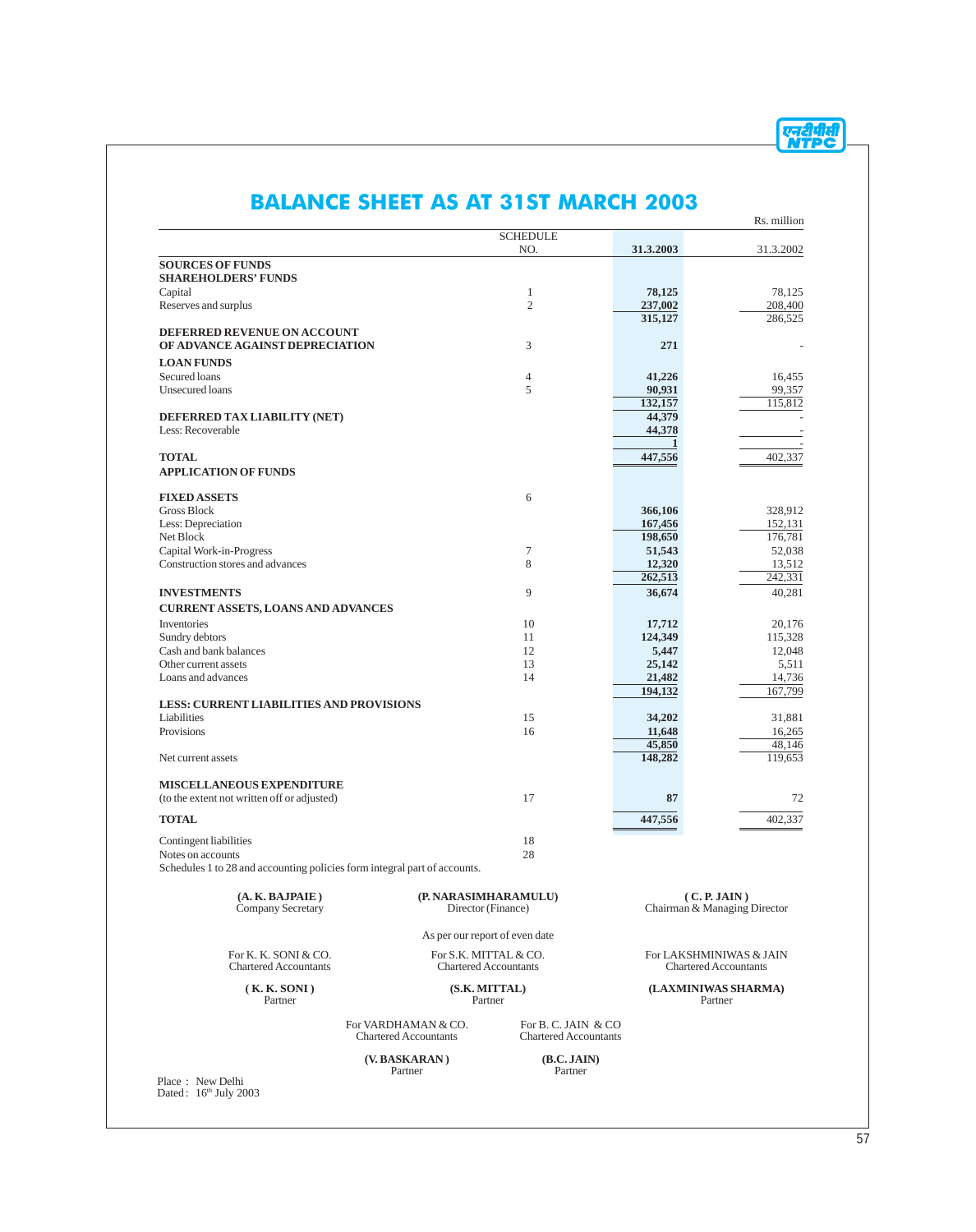

# **PROFIT & LOSS ACCOUNT FOR THE YEAR ENDED 31ST MARCH 2003**

|                                                         |                                                     |                                                     |                     | Rs. million                                  |
|---------------------------------------------------------|-----------------------------------------------------|-----------------------------------------------------|---------------------|----------------------------------------------|
|                                                         |                                                     | <b>SCHEDULE</b><br>NO.                              | <b>Current Year</b> | Previous Year                                |
| <b>INCOME</b>                                           |                                                     |                                                     |                     |                                              |
| <b>Sales</b>                                            |                                                     | 19                                                  | 190,475             | 178,153                                      |
| Provisions written back                                 |                                                     | 20                                                  | 3,988               | 107                                          |
| Other income                                            |                                                     | 21                                                  | 4,036               | 6,725                                        |
| <b>Total</b>                                            |                                                     |                                                     | 198,499             | 184,985                                      |
|                                                         |                                                     |                                                     |                     |                                              |
| <b>EXPENDITURE</b>                                      |                                                     |                                                     |                     |                                              |
| Fuel                                                    |                                                     |                                                     | 110,312             | 103,991                                      |
| Employees' remuneration and benefits                    |                                                     | 22                                                  | 8,213               | 8,036                                        |
| Generation, Administration & other expenses             |                                                     | 23                                                  | 10,869              | 11,640                                       |
| Depreciation                                            |                                                     |                                                     | 15,291              | 13,784                                       |
| Provisions                                              |                                                     | 24                                                  | 5,555               | 1,836                                        |
| Interest and finance charges                            |                                                     | 25                                                  | 9,916               | 8,677                                        |
| <b>Total</b>                                            |                                                     |                                                     | 160,156             | 147,964                                      |
| <b>Profit before Tax, Prior Period Adjustments</b>      |                                                     |                                                     |                     |                                              |
| and Extraordinary items                                 |                                                     |                                                     | 38,343              | 37,021                                       |
| Prior Period income/expenditure (net)                   |                                                     | 26                                                  | 803                 | 1                                            |
| Extraordinary item - Capital Receipt                    |                                                     |                                                     |                     | 501                                          |
| Profit before tax                                       |                                                     |                                                     | 37,540              | 37,521                                       |
| Provision for current tax                               |                                                     |                                                     | 11,255              | 10,299                                       |
| Less: Income Tax recoverable                            |                                                     |                                                     | 9,791               | 8,174                                        |
|                                                         |                                                     |                                                     | 1,464               | 2,125                                        |
| Profit after current tax                                |                                                     |                                                     | 36,076              | 35,396                                       |
| Provision for Deferred tax                              |                                                     |                                                     | 3,545               |                                              |
| Less: Deferred tax recoverable                          |                                                     |                                                     | 3,544               |                                              |
| Profit after tax                                        |                                                     |                                                     | 36,075              | 35,396                                       |
| Balance brought forward                                 |                                                     |                                                     | 1,496               | 2,808                                        |
| Write back from Bonds Redemption Reserve                |                                                     |                                                     |                     | 1,250                                        |
| Balance available for appropriation                     |                                                     |                                                     | 37,571              | 39,454                                       |
| Transfer to Bonds Redemption Reserve                    |                                                     |                                                     | 1,815               | 373                                          |
| Transfer to Foreign Project Reserve<br>$*$ Rs. 81,229/- |                                                     |                                                     | $\star$             |                                              |
| Transfer to Capital Reserve                             |                                                     |                                                     | <b>100</b>          | 506                                          |
| <b>Transfer to General Reserve</b>                      |                                                     |                                                     | 27,500              | 30,000                                       |
| <b>Interim Dividend</b>                                 |                                                     |                                                     | 4,000               |                                              |
| Proposed dividend                                       |                                                     |                                                     | 3,080               | 7,079                                        |
| Tax on proposed dividend                                |                                                     |                                                     | 395                 |                                              |
| <b>Balance carried to Balance Sheet</b>                 |                                                     |                                                     | 681                 | 1,496                                        |
| Incidental expenditure during construction              |                                                     | 27                                                  |                     |                                              |
|                                                         |                                                     |                                                     |                     |                                              |
| (A. K. BAJPAIE)<br>Company Secretary                    | (P. NARASIMHARAMULU)<br>Director (Finance)          |                                                     |                     | (C. P. JAIN)<br>Chairman & Managing Director |
|                                                         | As per our report of even date                      |                                                     |                     |                                              |
| For K. K. SONI & CO.                                    | For S.K. MITTAL & CO.                               |                                                     |                     | For LAKSHMINIWAS & JAIN                      |
| <b>Chartered Accountants</b>                            | <b>Chartered Accountants</b>                        |                                                     |                     | <b>Chartered Accountants</b>                 |
| (K. K. SONI)<br>Partner                                 | (S.K. MITTAL)<br>Partner                            |                                                     |                     | (LAXMINIWAS SHARMA)<br>Partner               |
|                                                         | For VARDHAMAN & CO.<br><b>Chartered Accountants</b> | For B. C. JAIN & CO<br><b>Chartered Accountants</b> |                     |                                              |
|                                                         | (V. BASKARAN)                                       | (B.C.JAIN)                                          |                     |                                              |
|                                                         | Partner                                             | Partner                                             |                     |                                              |
| Place: New Delhi<br>Dated: 16th July 2003               |                                                     |                                                     |                     |                                              |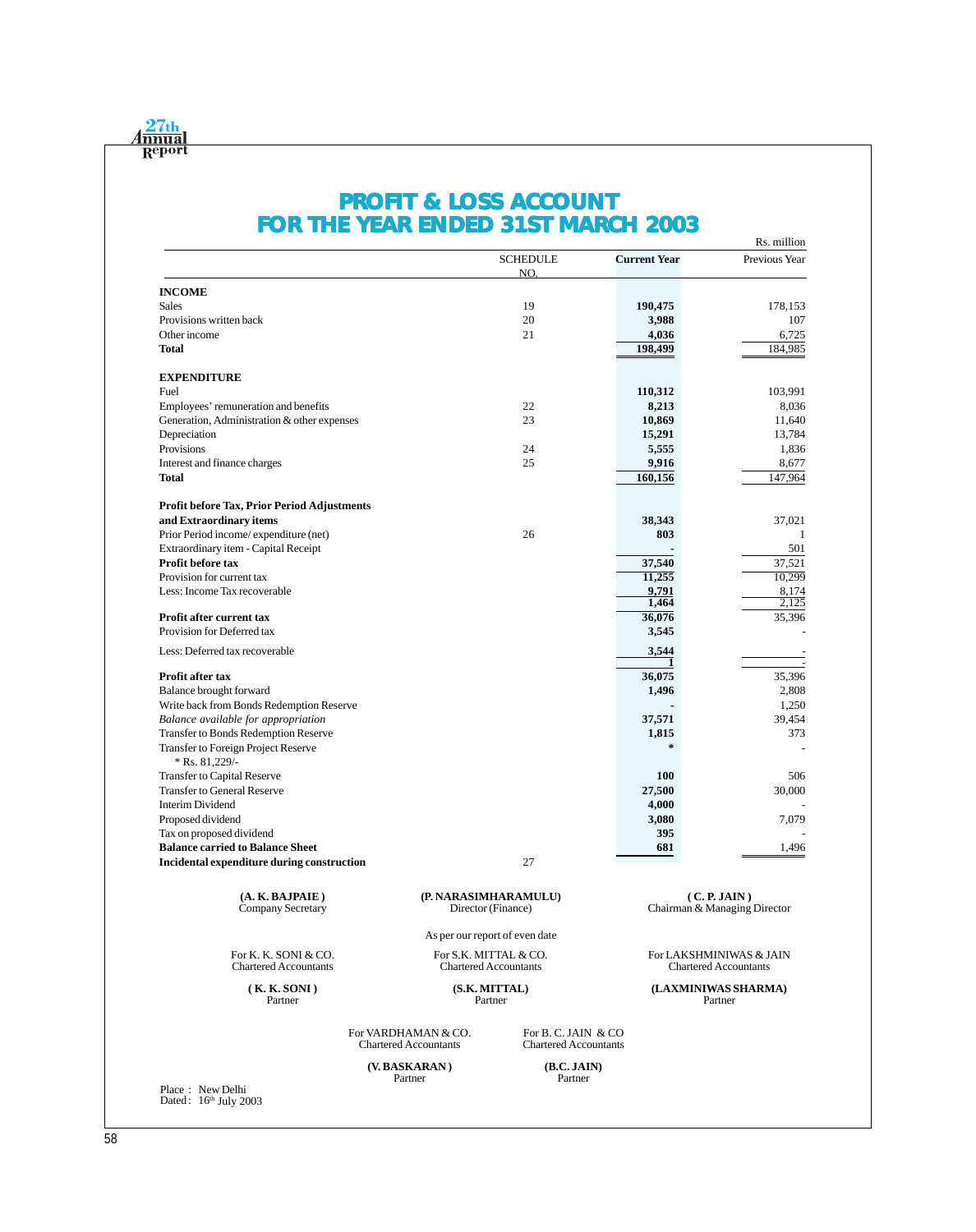Rs. million

#### **Schedule 1 CAPITAL**

# **31.3.2003** 31.3.2002 **AUTHORISED** 10,000,000,000 equity shares of Rs 10/- each (Previous year 80,000,000 equity shares of Rs. 1,000/- each) **100,000** 80,000 **ISSUED, SUBSCRIBED AND PAID-UP** 7,812,549,400 equity shares of Rs 10/- each (Previous year 78,125,494 equity shares of Rs. 1,000/- each) fully paid up **78,125** 78,125 **Schedule 2 RESERVES AND SURPLUS** Capital Reserve As per last Balance Sheet **1,127** 620<br> **Add**: Additions during the year **102** 507 **Add**: Additions during the year **102** 507<br>1,229  $\overline{1,127}$ **1,229** Bonds Redemption Reserve As per last Balance Sheet **773** 1,650 **Add**: Transfer from Profit and Loss Account **1,815** 373<br> **Less**: Write back during the year 1,250 Less : Write back during the year **1,250**<br>2,588 **-** 1,250  $2,588$ General Reserve As per last Balance Sheet **205,000** 175,000 175,000 175,000 175,000 175,000 175,000 175,000 175,000 175,000 175,000 175,000 1 Add: Transfer from Profit and Loss Account

Less: Deferred tax adjustment **\***  $R_{\text{S}}4,00,000/2$  **232,500**  $\frac{1}{2}$   $\frac{1}{205,000}$   $\frac{1}{205,000}$   $\frac{1}{205,000}$ \* Rs.4,00,000/-Foreign Project Reserve As per last Balance Sheet **4** 4 **Add**: Transfer from Profit and Loss Account **#** - # Rs.81,229/- **4** 4 Surplus, balance in Profit & Loss Account **681** 1,496 **Total 237,002** 208,400

## **Schedule 3 DEFERRED REVENUE - ON ACCOUNT OF ADVANCE AGAINST DEPRECIATION**

| Revenue deferred during the year | $\bigwedge$ |  |
|----------------------------------|-------------|--|
|                                  |             |  |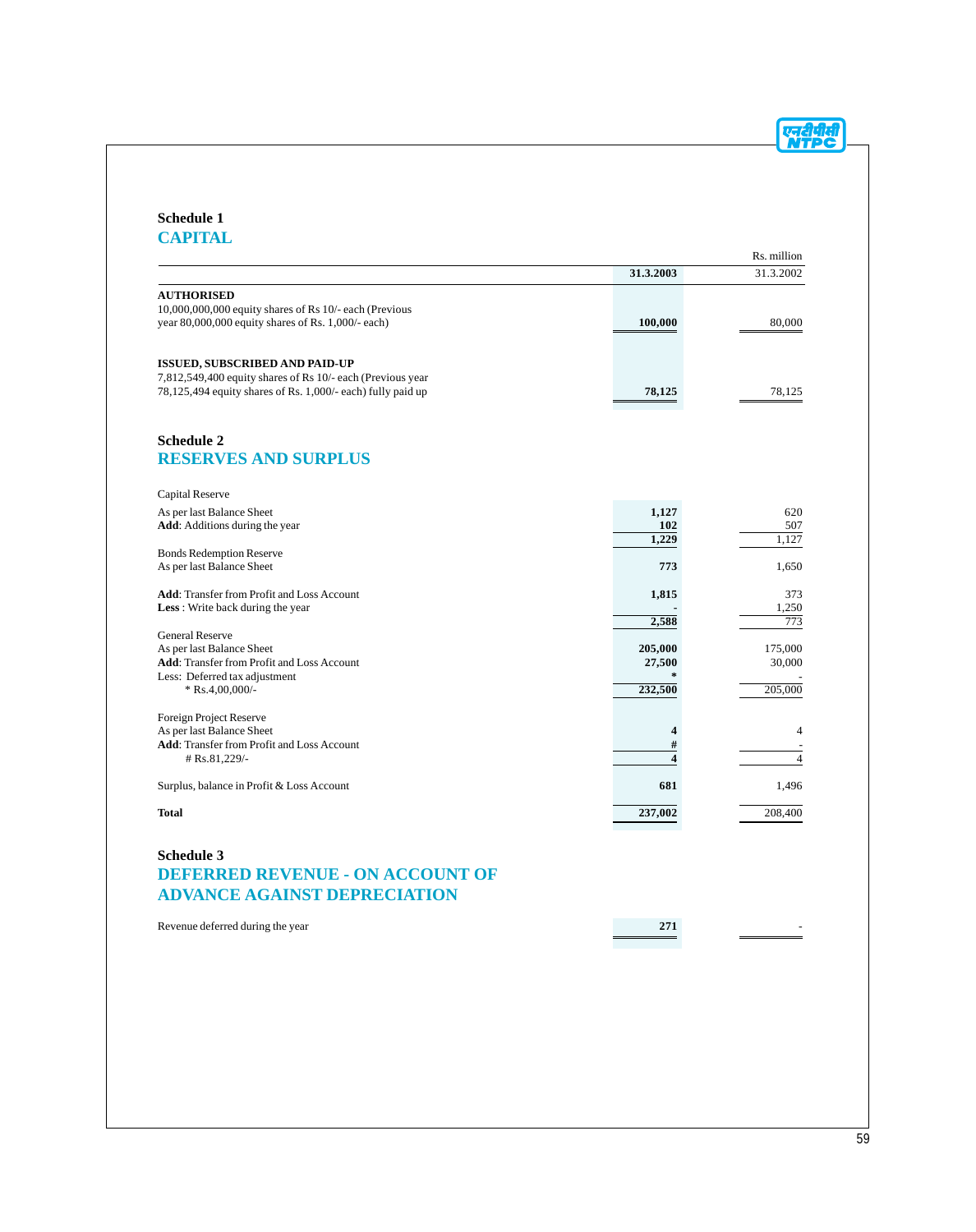#### **Schedule 4 SECURED LOANS**

<u>nnua</u>  $\overline{\mathbf{R}}$ ep

| Rs. million                                                                                                                                                                                                                                                                                                                                                                        |           |           |  |
|------------------------------------------------------------------------------------------------------------------------------------------------------------------------------------------------------------------------------------------------------------------------------------------------------------------------------------------------------------------------------------|-----------|-----------|--|
|                                                                                                                                                                                                                                                                                                                                                                                    | 31.3.2003 | 31.3.2002 |  |
| <b>Bonds</b>                                                                                                                                                                                                                                                                                                                                                                       |           |           |  |
| 10.5% (Tax Free) Secured Non-Cumulative Bonds of Rs1,000/- each<br>redeemable at par on 24th March, 2004 (Eleventh Issue - Private<br>Placement) $*1$                                                                                                                                                                                                                              | 1,000     | 1,000     |  |
| 10% Secured Non-Convertible Taxable Bonds of Rs10,00,000/- each with<br>five equal Separately Transferable Redeemable Principal Parts (STRPP)<br>redeemable at par at the end of the 6th, 7th, 8th, 9th and 10th year respectively<br>from 5th September, 2001 (Twelfth Issue - Private Placement) * 2                                                                             | 5,000     |           |  |
| 9.55% Secured Non-Convertible Non-Cumulative Taxable Redeemable<br>bonds of Rs10,00,000/- each redeemable at par in ten equal annual<br>instalments commencing from the end of 6th year and upto the end of 15th<br>year from 18th April, 2002 (Thirteenth Issue -Part A - Private Placement) *3                                                                                   | 7,500     |           |  |
| 9.55% Secured Non-Convertible Non-Cumulative Taxable Redeemable<br>bonds of Rs10,00,000/- each with ten equal Separately Transferable<br>Redeemable Principal Parts (STRPP) redeemable at par at the end of 6th,<br>7th, 8th, 9th, 10th, 11th, 12th, 13th, 14th and 15th year resepectively from<br>30th April, 2002 (Thirteenth Issue - Part B - Private Placement) <sup>*3</sup> | 7,500     |           |  |
| 8.05% Secured Non-Cumulative Non-Convertible Redeemable Taxable<br>bonds of Rs10,00,000/- each with two equal Separately Transferable<br>Redeemable Principal Parts (STRPP) redeemable at par at the end of 4th<br>and 5th year respectively from 1st August, 2002 (Fourteenth issue - Private<br>Placement) *4                                                                    | 5,000     |           |  |
| <b>Loans and Advances from Banks</b>                                                                                                                                                                                                                                                                                                                                               |           |           |  |
| Foreign Currency Term Loans (Guaranteed by Government of India) (Due<br>for repayment within one year Rs.1,575 million, Previous year<br>Rs. 1,333 million)*5                                                                                                                                                                                                                      | 15,223    | 15,455    |  |
| <b>Other Loans and Advances</b>                                                                                                                                                                                                                                                                                                                                                    |           |           |  |
| Assets taken on lease (Due for repayment within one year Rs.1 million)                                                                                                                                                                                                                                                                                                             | 3         |           |  |
| <b>TOTAL</b>                                                                                                                                                                                                                                                                                                                                                                       | 41,226    | 16,455    |  |

**Note:**

- 1. Secured by equitable mortgage / hypothecation of all the present and future fixed assets and movable assets of Korba Super Thermal Power Station as first charge ranking pari passu with charge already created, subject to, however, company's bankers first charge on certain movable assets hypothecated to them for working capital requirement.
- 2. Secured by (I) English mortgage of the office premises of the company at Mumbai (II) Hypothecation of all the present and future movable assets of Singrauli Super Thermal Power Station as first charge, ranking pari-passu with charge already created, subject to, however, company's bankers' first charge on certain movable assets hypothecated to them for working capital requirement (III) Equitable Mortgage by deposit of title deeds of the immovable properties pertaining to Singrauli Super Thermal Power Station(secured during the year, shown as unsecured loan in previous year)
- 3. Secured by (I) English mortgage of the office premises of the Company at Mumbai, (II) hypothecation of all present and future movable assets of Singrauli Super Thermal Power Station and National Capital Power Station as first charge, ranking pari-passu with charge already created, subject to, however, company's bankers' first charge on certain movable assets hypothecated to them for working capital requirement and (III) Equitable mortgage of the immovable properties pertaining to Singrauli Super Thermal Power Station by extension of charge already created.
- 4. Secured by (I) English mortgage of the office premises of the Company at Mumbai, (II) hypothecation of all present and future movable assets of National Capital Power Station, Feroze Gandhi Unchahar Thermal Power Station and Dadri gas power station as first charge, ranking pari-passu with charge already created, subject to, however, company's bankers' first charge on certain movable assets hypothecated to them for working capital requirement and (III) Equitable mortgage of the immovable properties pertaining to Singrauli Super Thermal Power Station by extension of charge already created.
- 5. Secured by Equitable mortgage/hypothecation of all the present and future fixed and movable assets of Rihand Super Thermal Power Station as first charge, ranking pari-passu with charge already created, subject to, however, company's bankers first charge on certain movable assets hypothecated to them for working capital requirement.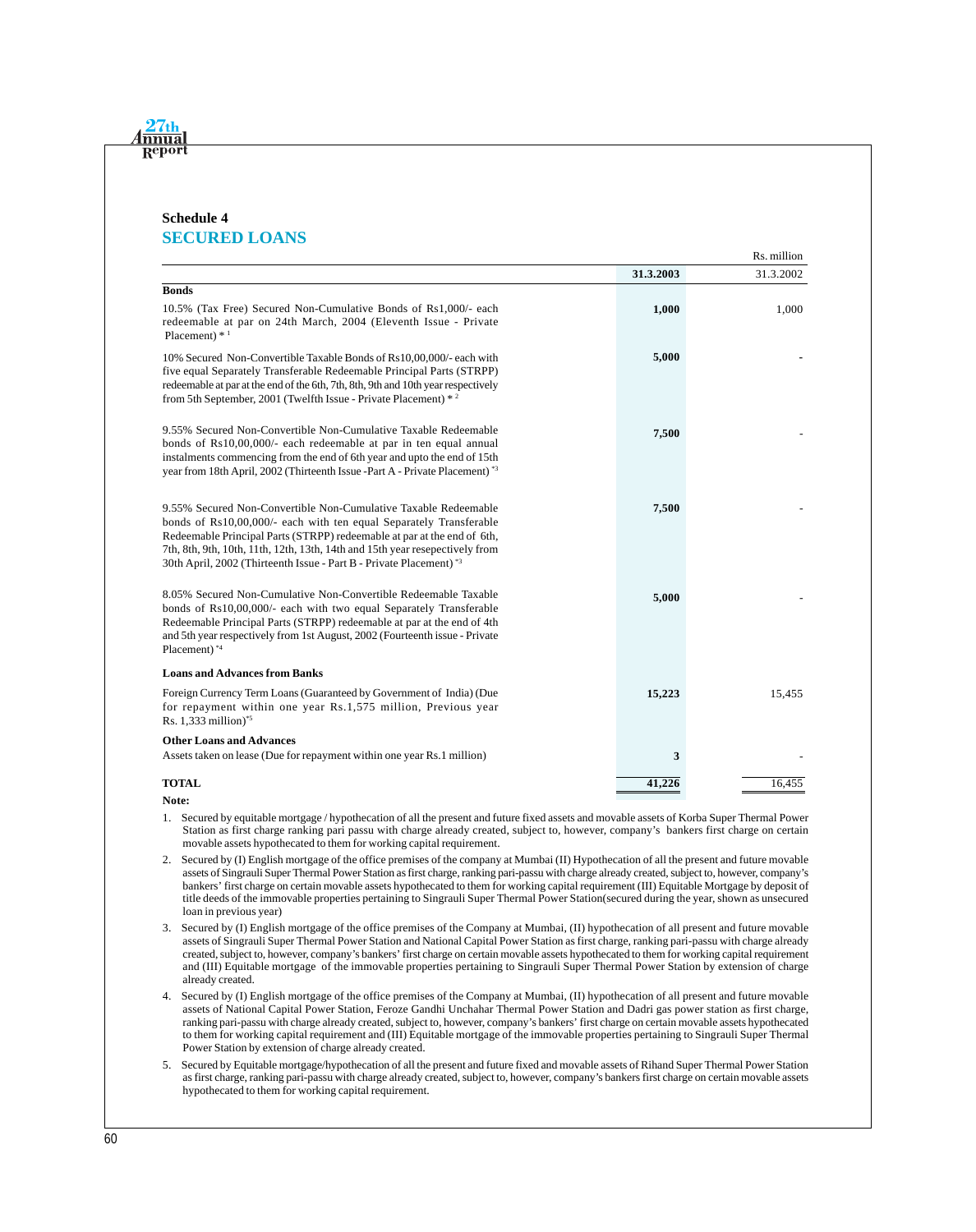एनदीपीसी

### **Schedule 5 UNSECURED LOANS**

| Rs. million                                                                                                                                                                                                                                                                                                        |           |           |  |  |
|--------------------------------------------------------------------------------------------------------------------------------------------------------------------------------------------------------------------------------------------------------------------------------------------------------------------|-----------|-----------|--|--|
|                                                                                                                                                                                                                                                                                                                    | 31.3.2003 | 31.3.2002 |  |  |
| <b>Fixed Deposits</b><br>(Due for repayment within one year Rs.390 million, Previous year Rs. 1231 million)                                                                                                                                                                                                        | 5,067     | 2,651     |  |  |
| <b>Bonds</b><br>10% Secured Non-Convertible Taxable Bonds of Rs10,00,000/- each with five<br>equal Separately Transferable Redeemable Principal Parts (STRPP) redeemable at<br>par at the end of the 6th, 7th, 8th, 9th and 10th year respectively from 5th September,<br>2001 (Twelfth Issue - Private Placement) |           | 5,000     |  |  |
| 15% Secured Non-Cumulative, Non-Convertible, Redeemable, Taxable Bonds of<br>Rs1,00,000/- each redeemable at par in two equal instalments on 31st March 2005<br>and 31st March 2006 with put and call option on or after 31st March 2004 (Fifteenth<br>Issue (Part B) - Private Placement)*                        | 403       |           |  |  |
| 13.6% Secured Non-Cumulative, Non-Convertible, Redeemable, Taxable Bonds<br>of Rs1,00,000/- each redeemable at par in three annual instalments of 30%, 30%<br>and 40% commencing from 28th September 2004 (Fifteenth Issue (Part C) - Private<br>Placement)*                                                       | 110       |           |  |  |
| <b>Other Loans and Advances</b>                                                                                                                                                                                                                                                                                    |           |           |  |  |
| From Banks and Financial Institutions                                                                                                                                                                                                                                                                              |           |           |  |  |
| Foreign Currency Term Loans (Guaranteed by Government of India, Due for<br>repayment within one year Rs.1,156 million, Previous year Rs. 961 million)                                                                                                                                                              | 24,531    | 20,173    |  |  |
| Other Foreign Currency Term Loans (Due for repayment within one year<br>Rs.7,314 million, Previous year Rs. 7,409 million)                                                                                                                                                                                         | 16,146    | 22,531    |  |  |
| Rupee Term Loans (Due for repayment within one year Rs.2,171 million,<br>Previous year Rs.318 million)                                                                                                                                                                                                             | 43,232    | 27,059    |  |  |
| From others                                                                                                                                                                                                                                                                                                        |           |           |  |  |
| Loans from Government of India (Due for repayment within one year Rs.458)<br>million, Previous year Rs.2,949 million)                                                                                                                                                                                              | 1,442     | 21,943    |  |  |
| <b>TOTAL</b>                                                                                                                                                                                                                                                                                                       | 90,931    | 99.357    |  |  |

\* To be secured by registered and/or equitable mortage(s) by deposit of certain title deeds of immovable properties and hypothecation of movable properties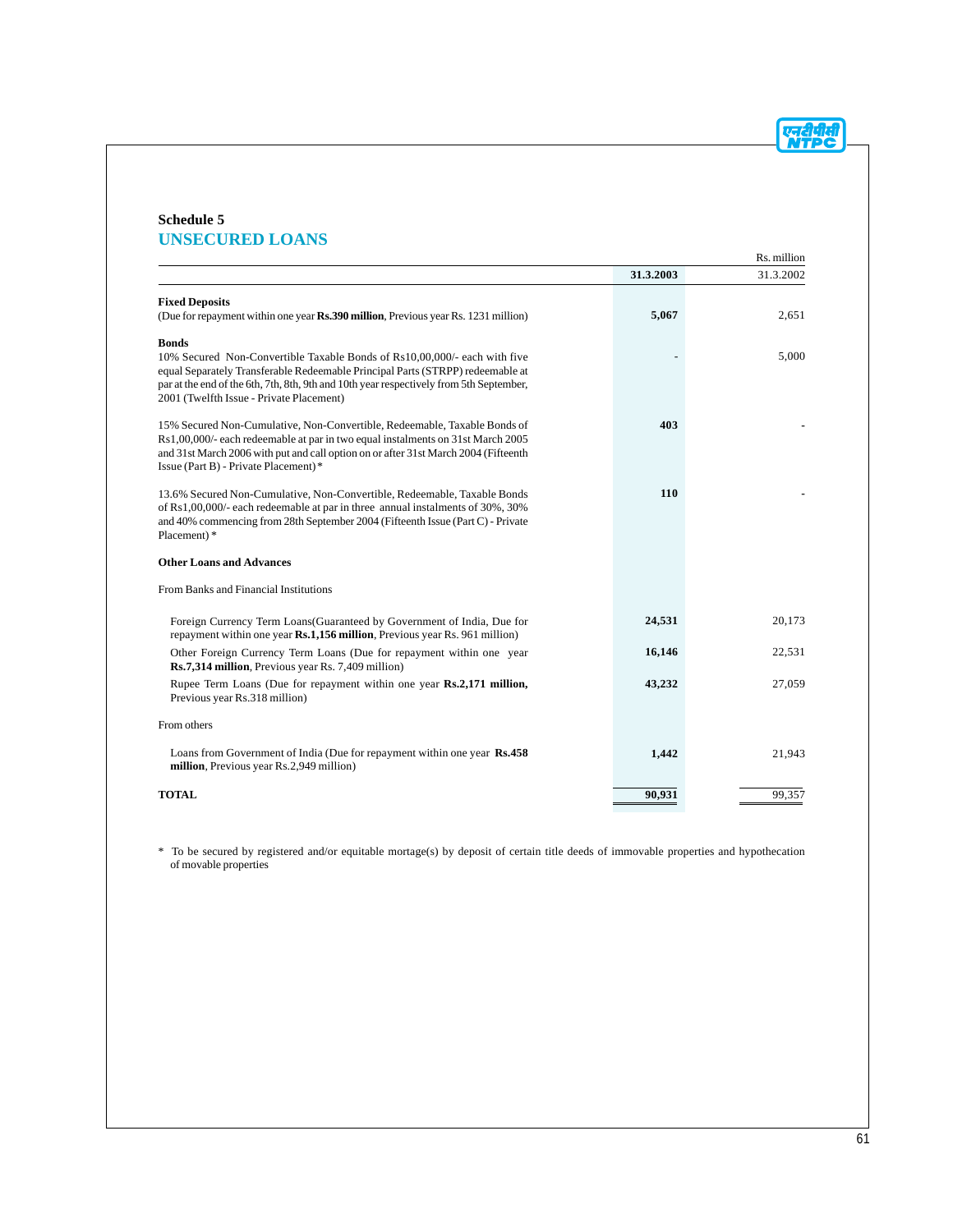

#### **Schedule 6 FIXED ASSETS**

|                                                                                                 |                         |                     |                    |                         |                      |                     |                            |                                |                       | Rs. million           |
|-------------------------------------------------------------------------------------------------|-------------------------|---------------------|--------------------|-------------------------|----------------------|---------------------|----------------------------|--------------------------------|-----------------------|-----------------------|
|                                                                                                 |                         |                     | <b>Gross Block</b> |                         |                      | <b>Depreciation</b> |                            |                                | <b>Net Block</b>      |                       |
|                                                                                                 | As<br>at                |                     | Deductions/        | As<br>at                | As<br>at             | For                 | Deductions/                | Upto                           |                       |                       |
|                                                                                                 | 1.04.2002               | <b>Additions</b>    | Adjustments        | 31.03.2003              | 1.04.2002            | the year            | Adjustments                | 31.03.2003 31.3.2003 31.3.2002 |                       |                       |
| Land:<br>(including development)                                                                |                         |                     |                    |                         |                      |                     |                            |                                |                       |                       |
| Freehold<br>Leasehold                                                                           | 6,530<br>1,070          | 1,872<br>117        | 356<br>(148)       | 8,046<br>1,335          | 181                  | 32                  | (8)                        | $\blacksquare$<br>221          | 8,046<br>1,114        | 6,530<br>889          |
| Roads, bridges, culverts<br>& helipads                                                          | 2,618                   | 282                 | 40                 | 2,860                   | 432                  | 50                  | $\tau$                     | 475                            | 2,385                 | 2,186                 |
| Building:                                                                                       |                         |                     |                    |                         |                      |                     |                            |                                |                       |                       |
| Main plant<br>Others<br>Temporary erection                                                      | 12,973<br>12,915<br>142 | 1,660<br>1,029<br>9 | 11<br>195<br>6     | 14,622<br>13,749<br>145 | 6,483<br>2,742<br>85 | 492<br>297<br>11    | ÷,<br>22<br>$\overline{4}$ | 6,975<br>3,017<br>92           | 7,647<br>10,732<br>53 | 6,490<br>10,173<br>57 |
| Water supply, drainage<br>& sewerage                                                            | 3,810                   | 908                 | 6                  | 4,712                   | 650                  | 73                  | (6)                        | 729                            | 3,983                 | 3,160                 |
| MGR track and signalling<br>system                                                              | 5,836                   | 59                  | (11)               | 5,906                   | 3,447                | 236                 | $\overline{a}$             | 3,683                          | 2,223                 | 2,389                 |
| Railway Siding                                                                                  | 1,491                   | 769                 | 80                 | 2,180                   | 303                  | 35                  | ٠                          | 338                            | 1,842                 | 1,188                 |
| Earth Dam Reservoir                                                                             | 513                     | 877                 | (1)                | 1,391                   | 94                   | 18                  | $\overline{a}$             | 112                            | 1.279                 | 419                   |
| Plant and machinery                                                                             | 273,329                 | 25,948              | (3,193)            | 302,470                 | 133,023              | 13,489              | (114)                      | 146,626                        | 155,844               | 140,306               |
| Furniture, fixtures & other<br>office equipment                                                 | 2,527                   | 195                 | 18                 | 2,704                   | 1,548                | 99                  | (1)                        | 1,648                          | 1,056                 | 979                   |
| EDP, WP machines and<br>SATCOM equipments                                                       | 1,681                   | 166                 | 25                 | 1,822                   | 1,077                | 231                 | 21                         | 1,287                          | 535                   | 604                   |
| Vehicles including speedboats                                                                   | 110                     | $\overline{4}$      | 8                  | 106                     | 86                   | $\overline{4}$      | $\tau$                     | 83                             | 23                    | 24                    |
| <b>Construction Equipment</b>                                                                   | 762                     | 17                  | 63                 | 716                     | 513                  | 40                  | 59                         | 494                            | 222                   | 249                   |
| <b>Electrical Installations</b>                                                                 | 1,335                   | 258                 | 27                 | 1,566                   | 689                  | 66                  | 6                          | 749                            | 817                   | 646                   |
| <b>Communication Equipments</b>                                                                 | 512                     | 49                  | 27                 | 534                     | 272                  | 18                  | 6                          | 284                            | 250                   | 240                   |
| <b>Hospital Equipments</b>                                                                      | 157                     | 8                   | $\mathbf{1}$       | 164                     | 92                   | 12                  | $\mathbf{1}$               | 103                            | 61                    | 65                    |
| Laboratory and workshop<br>equipments                                                           | 136                     | 3                   | 32                 | 107                     | 106                  | 5                   | 27                         | 84                             | 23                    | 30                    |
| Leased assets - Vehicles                                                                        |                         | 3                   |                    | 3                       |                      |                     | $\overline{a}$             |                                | 3                     |                       |
| Capital expenditure on assets<br>not owned by the company                                       | 459                     | 477                 |                    | 936                     | 308                  | 148                 | $\overline{a}$             | 456                            | 480                   | 151                   |
| Unserviceable/Obsolete assets<br>at net book value or net<br>realisable value whichever is less | 6                       |                     | (26)               | 32                      |                      |                     |                            | ٠                              | 32                    | 6                     |
| Assets of Government                                                                            | 26                      |                     |                    | 26                      |                      |                     | ÷,                         |                                | 26                    | 26                    |
| Less: Grants from Government                                                                    | 26                      |                     |                    | 26                      |                      |                     | -                          |                                | 26                    | 26                    |
| <b>Total</b>                                                                                    | 328,912                 | 34,710              | (2,484)            | 366,106                 | 152,131              | 15,356              | 31                         | 167,456                        | 198,650               | 176,781               |
| Previous year                                                                                   | 323,074                 | 4,689               | (1,149)            | 328,912                 | 138,416              | 13,833              | 118                        | 152,131                        | 176,781               | 184,658               |

| <b>Deduction/Adjustments from Gross Block includes</b>                                                                                         | <b>Current</b><br>Year | Previous<br>Year |
|------------------------------------------------------------------------------------------------------------------------------------------------|------------------------|------------------|
| Disposal/Retirement of assets                                                                                                                  | 409                    | 131              |
| Cost adjustments                                                                                                                               | (1,158)                | (849)            |
| Assets capitalised with retrospective effect/Write back of excess capitalisation<br>Depreciation on construction equipment capitalised as IEDC | (603)                  | (86)             |
| <b>Others</b>                                                                                                                                  | (1,134)                | (345)            |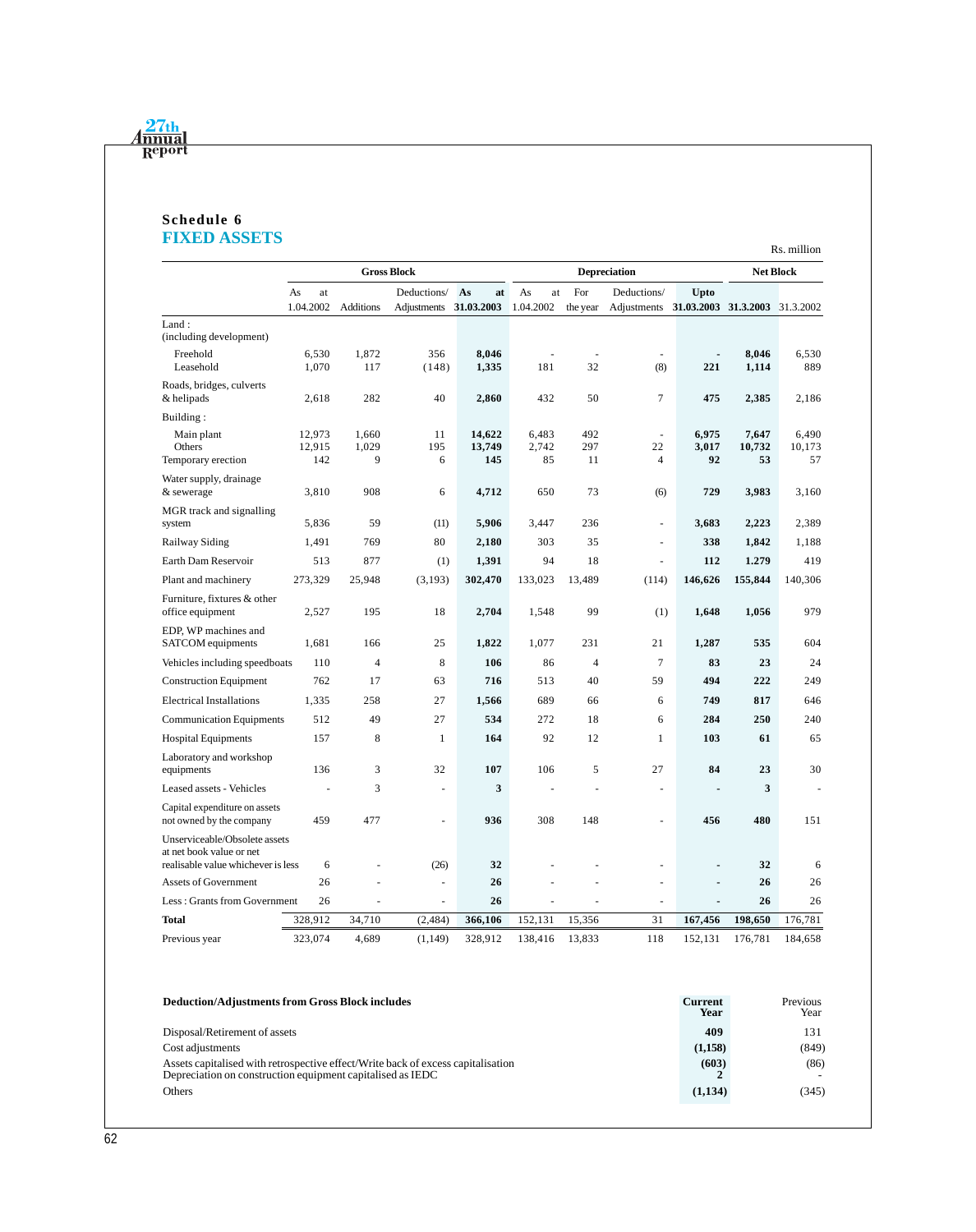|                                                                                            |                        | Rs. million      |
|--------------------------------------------------------------------------------------------|------------------------|------------------|
| <b>Deduction/Adjustments from Depreciation includes</b>                                    | <b>Current</b><br>Year | Previous<br>Year |
| Disposal/Retirement of assets                                                              | 275                    | 94               |
| Assets capitalised with retrospective effect / Write back of excess capitalisation         | (271)                  | 22               |
| Depreciation on construction equipment capitalised as IEDC                                 |                        |                  |
| Others                                                                                     | 25                     | $\overline{c}$   |
| Depreciation for the year is allocated as given below:                                     |                        |                  |
| Charged to Profit & Loss account                                                           | 15,291                 | 13.784           |
| Transferred to Incidental Expenditure during                                               | 65                     | 49               |
| Construction (Schedule 27)                                                                 | 15,356                 | 13,833           |
| Plant and Machinery costing Rs. 5000/- or less and such items with written down value upto | 4                      | 6                |

Rs. 5,000/- at the begining of the year written off through fixed asset schedule by way of 100% depreciation

### **Schedule 7 CAPITAL WORK-IN-PROGRESS**

|                                                                             | As<br>at            | Deductions &     |                |                | As<br>at         |
|-----------------------------------------------------------------------------|---------------------|------------------|----------------|----------------|------------------|
|                                                                             | 1.04.2002           | <b>Additions</b> | Adjustments    | Capitalised    | 31.03.2003       |
| Development of land                                                         | 256                 | 59               |                | 8              | 307              |
| Roads, bridges, culverts & helipads                                         | 267                 | 297              | 9              | 282            | 273              |
| Piling and foundation                                                       | 797                 | 53               | 850            |                |                  |
| Buildings:                                                                  |                     |                  |                |                |                  |
| Main plant<br>Others                                                        | 2.990<br>977        | 1,320<br>568     | 335<br>65      | 1.660<br>1,029 | 2.315<br>451     |
| Temporary Erection                                                          | 5                   | 11               | $\mathbf{1}$   | 6              | $\boldsymbol{9}$ |
| Water Supply, drainage and sewerage system                                  | 770                 | 226              | (17)           | 907            | 106              |
| Dams, Spillways weirs, canals, reinforced<br>concrete flumes and siphons    | $\overline{a}$      | 401              | Ĭ.             |                | 401              |
| MGR track and signalling system                                             | 33                  | 306              | 6              | 59             | 274              |
| Railway siding                                                              | 959                 | 197              | 298            | 769            | 89               |
| Earth Dam Reservoir                                                         | 623                 | 201              | (53)           | 877            |                  |
| Plant and Machinery:                                                        |                     |                  |                |                |                  |
| On own account                                                              | 441                 | 583              | 505            | 352            | 167              |
| On supply-cum-erection contract                                             | 43,326              | 26,329           | (745)          | 24,899         | 45,501           |
| Furniture, fixtures and other office equipment                              | 35                  | 41               | (24)           | 92             | 8                |
| EDP/WP Machines & SATCOM equipment                                          | 9                   | 61               | 3              | 41             | 26               |
| Construction equipment                                                      |                     | $\overline{2}$   | $\overline{2}$ |                |                  |
| <b>Electrical Installations</b>                                             | 91                  | 187              | (35)           | 253            | 60               |
| <b>Communication Equipment</b>                                              | 11                  | 43               | 10             | 25             | 19               |
| Capital Expenditure on assets not                                           |                     |                  |                |                |                  |
| owned by the company                                                        | 65                  | 208              | (269)          | 477            | 65               |
|                                                                             | $\overline{51,655}$ | 31.093           | 941            | 31,736         | 50,071           |
| <b>Expenditure pending allocation</b><br>Survey, investigation, consultancy |                     |                  |                |                |                  |
| and supervision charges                                                     | 338                 | 70               | 14             |                | 394              |
| Difference in exchange on foreign Loans                                     | (500)               | 4,487            | 3,978          |                | 9                |
| Expenditure towards diversion of forest land                                |                     | 782              |                |                | 782              |
| Pre-Commissioning expenses (net)                                            | 300                 | 197              | 253            |                | 244              |
| Incidental Expenditure During Construction                                  | 245                 | 4,248            |                |                | 4,493            |
| Less: Allocated to Capital Work-in-Progress                                 |                     | 4,352            |                |                | 4,352            |
|                                                                             | 52,038              | 36,525           | 5,186          | 31,736         | 51,641           |
| Less: Provision for unserviceable CWIP                                      |                     | 52               | (46)           |                | 98               |
| <b>Total</b>                                                                | 52,038              | 36,473           | 5,232          | 31,736         | 51,543           |
| Previous Year                                                               | 27,896              | 28,956           | 1,086          | 3,728          | 52,038           |

एनदीपीसी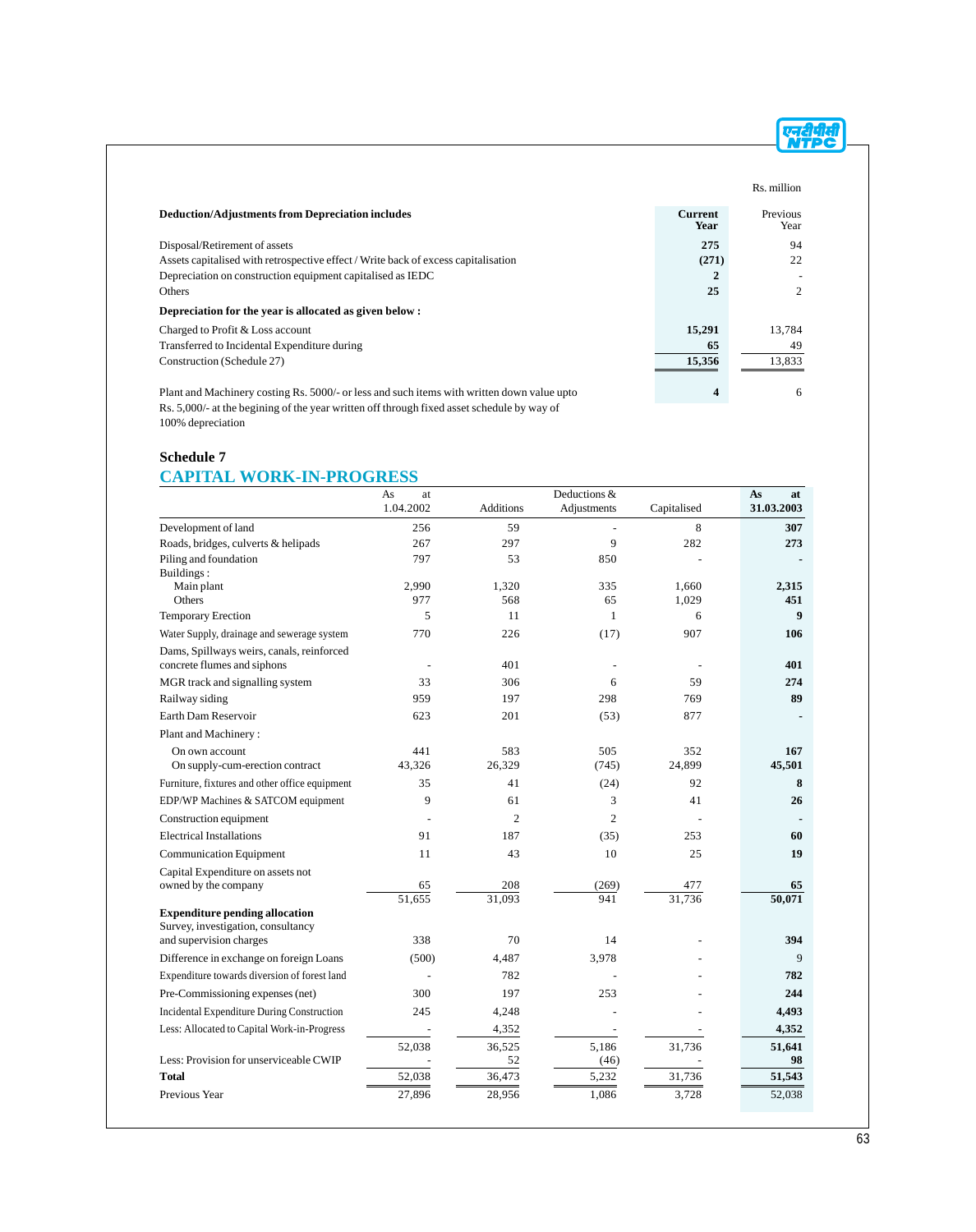# **Schedule 8 CONSTRUCTION STORES AND ADVANCES**

|                                                                      |           | Rs. million |
|----------------------------------------------------------------------|-----------|-------------|
|                                                                      | 31.3.2003 | 31.3.2002   |
| <b>CONSTRUCTION STORES</b>                                           |           |             |
| (At cost, as certified by Management)                                |           |             |
| Steel <sup>*</sup>                                                   | 921       | 851         |
| Cement*                                                              | 55        | 130         |
| Others <sup>*</sup>                                                  | 6,094     | 4,556       |
|                                                                      | 7,070     | 5,537       |
| Less: Provision for shortages                                        | 17        | 15          |
|                                                                      | 7,053     | 5,522       |
| ADVANCES FOR CAPITAL EXPENDITURE                                     |           |             |
| Secured                                                              | 88        | 15          |
| Unsecured, considered good                                           |           |             |
| Covered by bank guarantees                                           | 3,783     | 6,376       |
| Others                                                               | 1,396     | 1,599       |
| Considered doubtful                                                  | 58        | 40          |
|                                                                      | 5,325     | 8,030       |
| Less: Provision for bad & doubtful advances                          | 58        | 40          |
|                                                                      | 5,267     | 7,990       |
| <b>Total</b>                                                         | 12,320    | 13,512      |
| *Includes material in transit, under inspection and with contractors | 5,644     | 4,416       |

# **Schedule 9**

# **INVESTMENTS**

| No. of Shares/<br><b>Bonds</b>   | Face<br>value per | 31.3.2003              | 31.3.2002             |
|----------------------------------|-------------------|------------------------|-----------------------|
| Current Year/<br>(Previous Year) | (Rs)              |                        |                       |
|                                  |                   |                        |                       |
|                                  |                   |                        |                       |
|                                  |                   |                        |                       |
|                                  |                   |                        |                       |
| 1000000<br>(1000000)             | 10                | 10                     | $\overline{\#}$<br>10 |
| 3000000<br>(3000000)             | 10                | 30                     | 30                    |
| 6000000<br>(6000000)             | 10                | 60                     | 60                    |
| 58650050<br>(58650050)           | 10                | 587                    | 587                   |
| 16600000<br>(16600000)           | 10                | 166                    | 166                   |
|                                  |                   | 853                    | 853                   |
|                                  |                   |                        |                       |
| (50000)                          |                   |                        | $\omega$              |
| 50000                            | 10@               |                        |                       |
| 50000                            | 10@               |                        |                       |
| 50000                            | 10 @              | 1                      |                       |
|                                  |                   | 1                      |                       |
|                                  |                   | 6                      |                       |
|                                  | (16333)<br>360000 | share/bond<br>10<br>10 | 4                     |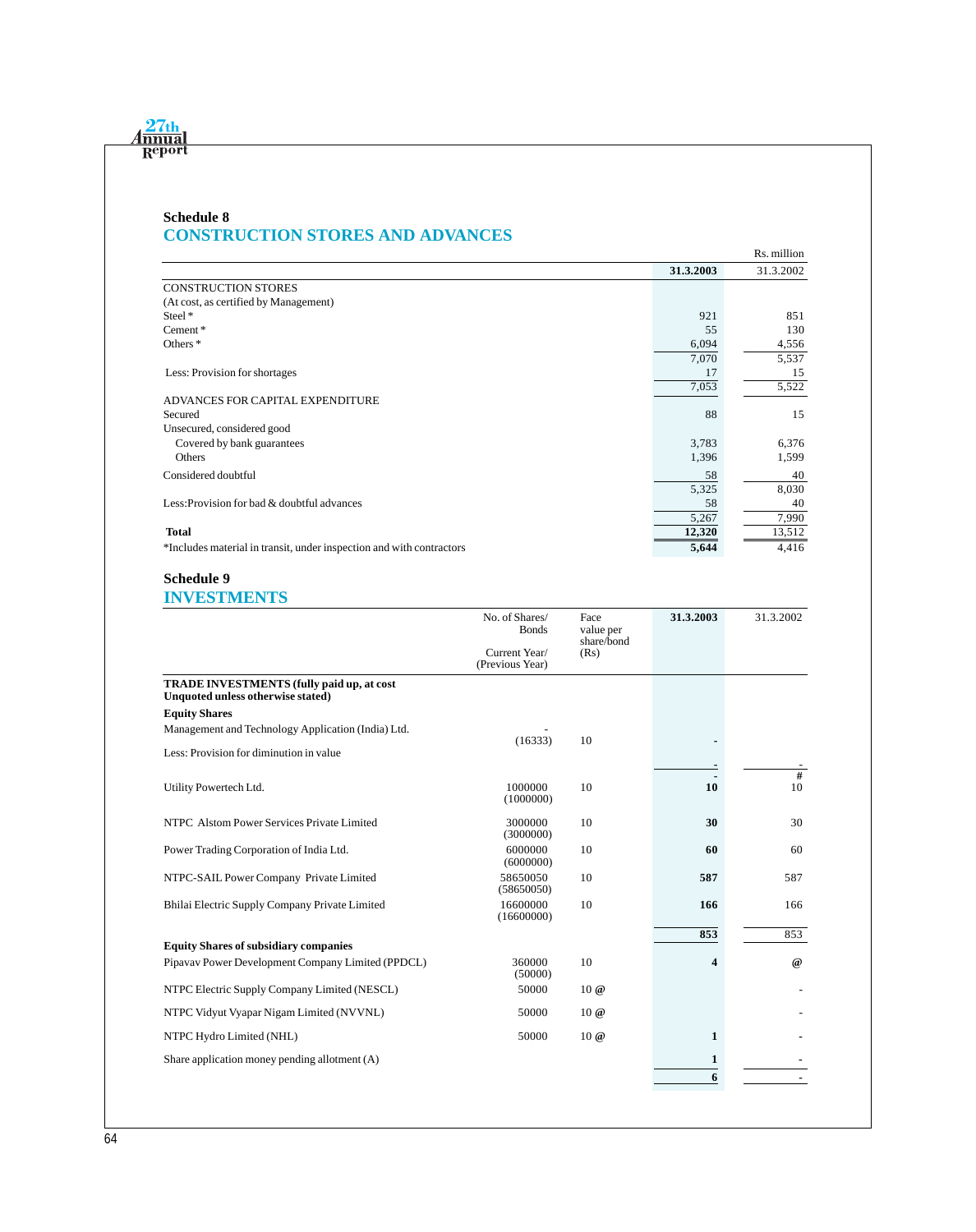|                                                                                                                                             |                                  |                                 |           | Rs. million |
|---------------------------------------------------------------------------------------------------------------------------------------------|----------------------------------|---------------------------------|-----------|-------------|
|                                                                                                                                             | No. of Shares/<br><b>Bonds</b>   | Face<br>value per<br>share/bond | 31.3.2003 | 31.3.2002   |
|                                                                                                                                             | Current Year/<br>(Previous Year) | (Rs)                            |           |             |
| <b>Bonds (Quoted)</b>                                                                                                                       |                                  |                                 |           |             |
| 13.6% Non-Convertible Redeemable Transmission Corporation<br>of Andhra Pradesh Limited (APTRANSCO) Bonds,<br>Series - 1/99, 2006 (B)        | 28500<br>(27400)                 | 100000                          | 2,850     | 2,740       |
| 13% Redeemable Non-Convertible Transmission Corporation of<br>Andhra Pradesh Limited<br>(APTRANSCO) Bonds,<br>Series - 1/2000, 2007         | 35000<br>(35000)                 | 100000                          | 3,500     | 3,500       |
| 12.3% Secured Non convertible Redeemable Andhra Pradesh                                                                                     | 41000                            | 100000                          | 4,100     | 4,100       |
| Power Finance Corporation Limited (APPFCL) Bonds,<br>Series - II/2001, 2008 (C)                                                             | (41000)                          |                                 | 10,450    | 10,340      |
| <b>Bonds</b>                                                                                                                                |                                  |                                 |           |             |
| 15% Secured Redeemable Non-Convertible Non-Cumulative<br>Grid Corporation of Orissa Limited (GRIDCO) Power Bonds,<br>Series - III/98, 2008  | 20000<br>(20000)                 | 100000                          | 2,000     | 2,000       |
| 11.75% Secured Redeemable Non-Convertible Kerala State<br>Electricity Board (KSEB) Bonds, 2007                                              | 17000<br>(17000)                 | 100000                          | 1,700     | 1,700       |
| 12.5% Secured Non convertible Redeemable Western Electricity<br>Supply Company of Orissa Limited (WESCO) Bonds,<br>Series - I/2000, 2007    | 10300<br>(10300)                 | 100000                          | 1,030     | 1,030       |
| 12.5% Secured Non convertible Redeemable North Eastern<br>Electricity Supply Company of Orissa Ltd. (NESCO) Bonds,<br>Series - I/2000, 2007 | 16700<br>(16700)                 | 100000                          | 1,670     | 1,670       |
| 12.5% Secured Non convertible Redeemable Southern Electricity<br>Supply Company of Orissa Limited (SOUTHCO) Bonds,<br>Series - I/2000, 2007 | 13000<br>(13000)                 | 100000                          | 1,300     | 1,300       |
| 12.5% Secured Non convertible Redeemable Grid Corporation<br>of Orissa Limited (GRIDCO) Bonds, Series - I/2000, 2007                        | 11381<br>(11381)                 | 100000                          | 1,138     | 1,138       |
| 14 % Secured Redeemable Non-convertible Gujarat Electricity<br>Board (GEB), Series - III/2001, 2008                                         | (13000)                          | 100000                          |           | 1,300       |
| 12.20 % Redeemable, Non-convertible, Non-cumulative Punjab<br>State Electricity Board (PSEB) Bonds, Series 4th<br>$(2000-2001)$ , 2008      | 600<br>(600)                     | 500000                          | 300       | 300         |
| 13% Unsecured Non-Convertible Non-cumulative Redeemable<br>Haryana Vidyut Prasaran Nigam Limited (HVPNL) Bonds, 2007                        | 2500<br>(2500)                   | 1000000                         | 2,500     | 2,500       |
| 11 % Regular Interest Government of Uttar Pradesh Bonds, 2010                                                                               | $\mathbf{1}$<br>(1)              | 500000000                       | 500       | 500         |
| 11 % Regular Interest Government of Uttar Pradesh Bonds, 2007                                                                               | $\mathbf{1}$<br>(1)              | 5000000000                      | 5,000     | 5,000       |
| 12.5 % Non convertible & Redeemable Jammu and Kashmir<br>Government Bonds, 2007 (D)                                                         | 2224<br>(3400)                   | 1000000                         | 2,224     | 3,400       |
| 11% Redeemable Non-convertible Non-cumulative Haryana<br>Vidyut Prasaran Nigam Limited (HVPNL) Bonds, 2011                                  | $\mathbf{1}$<br>(1)              | 3450000000                      | 3,450     | 3,450       |
| 11% Redeemable Non-convertible Gujarat Electricity Board<br>(GEB) Bonds, 2009                                                               | (38000)                          | 100000                          |           | 3,800       |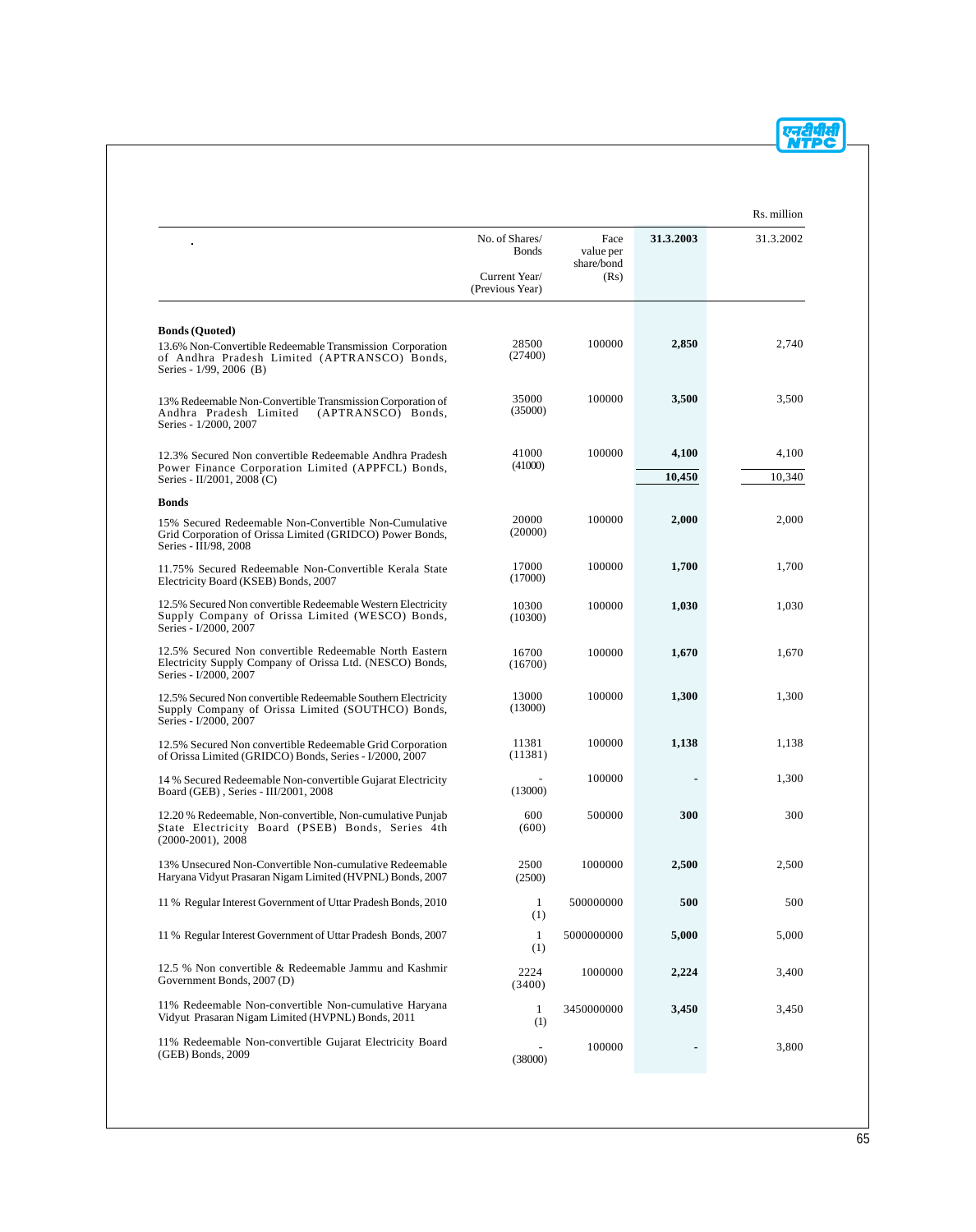| $\sqrt{th}$ |
|-------------|
| $A$ nnual   |
| Report      |

|                                                                                                                                                                                                                                                                                                                                                                                                                                          | No. of Shares/<br><b>Bonds</b><br>Current Year/<br>(Previous Year) | Face<br>value per<br>share/bond<br>(Rs) | 31.3.2003            | 31.3.2002                        |
|------------------------------------------------------------------------------------------------------------------------------------------------------------------------------------------------------------------------------------------------------------------------------------------------------------------------------------------------------------------------------------------------------------------------------------------|--------------------------------------------------------------------|-----------------------------------------|----------------------|----------------------------------|
| 14 % Secured Redeemable Non-convertible Gujarat Electricity Board<br>(GEB) Bonds, 2008                                                                                                                                                                                                                                                                                                                                                   | 13000                                                              | 100000                                  | 1,300                |                                  |
| 15.75% Secured Redeemable Non Convertible Non cumulative<br>Andhra Pradesh State Electricity Board (APSEB) Vidyut Bonds,<br>Series 1/98, 2005 (E)                                                                                                                                                                                                                                                                                        | 8500                                                               | 100000                                  | 850                  |                                  |
| 15% Secured Redeemable Non Convertible Non cumulative Andhra<br>Pradesh State Electricity Board (APSEB) Vidyut Bonds,<br>Series 1/98, 2006 (E)                                                                                                                                                                                                                                                                                           | 4031                                                               | 100000                                  | 403                  |                                  |
|                                                                                                                                                                                                                                                                                                                                                                                                                                          |                                                                    |                                         | 25,365               | 29,088                           |
| <b>Shares in Cooperative Societies</b>                                                                                                                                                                                                                                                                                                                                                                                                   |                                                                    |                                         | $\boldsymbol{\beta}$ | ß                                |
| TOTAL                                                                                                                                                                                                                                                                                                                                                                                                                                    |                                                                    |                                         | 36,674               | 40,281                           |
| <b>Ouoted Investments</b>                                                                                                                                                                                                                                                                                                                                                                                                                |                                                                    |                                         |                      |                                  |
| <b>Book Value</b><br>Market Value (F)                                                                                                                                                                                                                                                                                                                                                                                                    |                                                                    |                                         | 10,450<br>7,845      | 6,240<br>$*$                     |
| <b>Unquoted Investments</b>                                                                                                                                                                                                                                                                                                                                                                                                              |                                                                    |                                         |                      |                                  |
| <b>Book Value</b>                                                                                                                                                                                                                                                                                                                                                                                                                        |                                                                    |                                         | 26,224               | 34,041                           |
| NTPC Vidyut Vyapar Nigam Limited (NVVNL) Rs.323100/-<br>NTPC Hydro Limited (NHL) Rs.323100/-<br>(B) Bonds amounting to Rs.110 million lodged for transfer<br>(C) Listed during the year                                                                                                                                                                                                                                                  |                                                                    |                                         |                      |                                  |
| (D) Bonds for Rs.3.90 million lodged for split<br>(E) Lodged for transfer<br>(F) Excluding 13.6% Non Convertible Redeemable APTRANSCO Bonds, Series-I/99, 2006 of Rs2,850 million which have not been traded<br>during the year<br>*<br>Not available since not traded during the year<br>At cost Rs. 163,330/-, provision for diminution in value Rs. 152,224/-, written off during the year.<br>#<br>Rs. $5,00,000/-$<br>$^{\omega}{}$ |                                                                    |                                         |                      |                                  |
| <b>Shares in Co-operative societies</b><br>ß<br>held by the Company                                                                                                                                                                                                                                                                                                                                                                      |                                                                    |                                         | Rs.                  | Rs.                              |
| NTPC Employees Consumers and Thrift<br>Co-operative Society Ltd. Korba                                                                                                                                                                                                                                                                                                                                                                   | 500<br>(500)                                                       | 10                                      | 5,000                | 5,000                            |
| NTPC Employees Consumers and Thrift<br>Cooperative Society Ltd. RSTPP                                                                                                                                                                                                                                                                                                                                                                    | 250<br>(250)                                                       | 10                                      | 2,500                |                                  |
| NTPC Employees Consumers Cooperative<br>Society Ltd. Farakka                                                                                                                                                                                                                                                                                                                                                                             | 500<br>(500)                                                       | 10                                      | 5,000                |                                  |
| NTPC Employees Consumers Cooperative<br>Society Ltd. Vindhyachal                                                                                                                                                                                                                                                                                                                                                                         | 108<br>(108)                                                       | 25                                      | 2,700                |                                  |
| NTPC Employees Consumers Cooperative<br>Society Ltd. Anta                                                                                                                                                                                                                                                                                                                                                                                | 500<br>(500)                                                       | 10                                      | 5,000                | 2,500<br>5,000<br>2,700<br>5,000 |
| NTPC Employees Consumers Cooperative<br>Society Ltd. Kawas                                                                                                                                                                                                                                                                                                                                                                               | 500<br>(500)                                                       | 10                                      | 5,000                | 5,000                            |
| NTPC Employees Consumers Cooperative<br>Society Ltd. Kaniha                                                                                                                                                                                                                                                                                                                                                                              | 250<br>(250)                                                       | 20                                      | 5,000                | 5,000                            |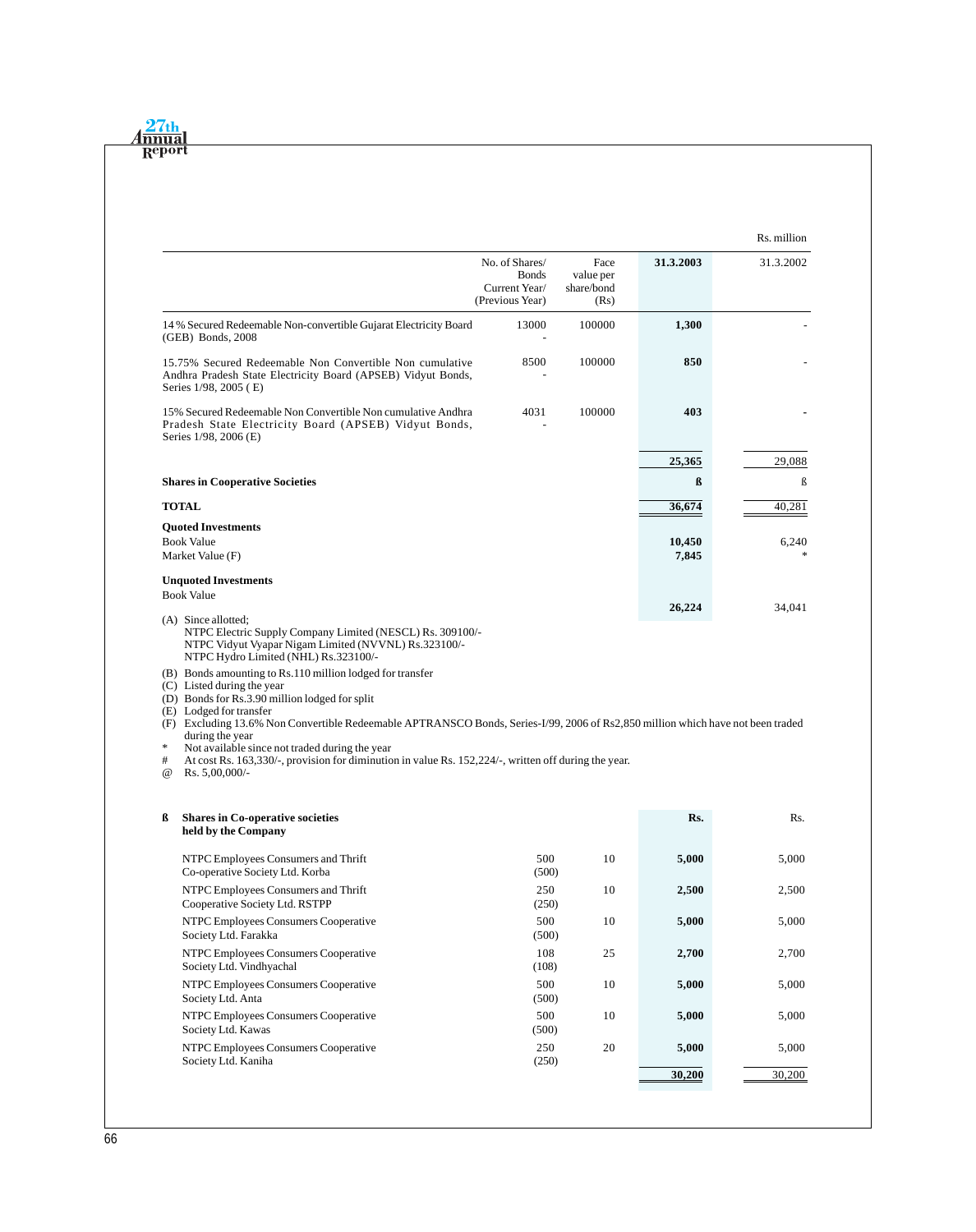एनदीपीसी

# **Schedule 10 INVENTORIES**

| (Valuation as per Accounting Policy No. 7, As certified by Management)                                               |           | Rs. million |
|----------------------------------------------------------------------------------------------------------------------|-----------|-------------|
|                                                                                                                      | 31.3.2003 | 31.3.2002   |
| Components and spares                                                                                                | 11,390    | 12,003      |
| Loose tools                                                                                                          | 51        | 58          |
| Coal                                                                                                                 | 3,787     | 5,531       |
| Fuel Oil                                                                                                             | 772       | 853         |
| Naphtha                                                                                                              | 456       | 373         |
| Chemicals & consumables                                                                                              | 634       | 810         |
| Others                                                                                                               | 652       | 525         |
| <b>Steel Scrap</b>                                                                                                   | 52        | 64          |
|                                                                                                                      | 17,794    | 20,217      |
| Less: Provision for shortages                                                                                        | 32        | 22          |
| Provision for obsolete/unserviceable items                                                                           | 50        | 19          |
|                                                                                                                      | 17,712    | 20,176      |
| Inventories include stores in transit                                                                                | 751       | 689         |
|                                                                                                                      |           |             |
| Schedule 11                                                                                                          |           |             |
| <b>SUNDRY DEBTORS</b>                                                                                                |           |             |
|                                                                                                                      |           |             |
| Outstanding over six months                                                                                          |           |             |
| Unsecured, considered good                                                                                           | 114,333   | 100,271     |
| Considered doubtful                                                                                                  | 14,558    | 11,344      |
|                                                                                                                      | 128,891   | 111,615     |
| Others                                                                                                               |           |             |
| Unsecured, considered good                                                                                           | 10,016    | 15,057      |
|                                                                                                                      | 138,907   | 126,672     |
| Less: Provision for bad & doubtful debts                                                                             | 14,558    | 11,344      |
|                                                                                                                      | 124,349   | 115,328     |
| Schedule 12                                                                                                          |           |             |
|                                                                                                                      |           |             |
| <b>CASH &amp; BANK BALANCES</b>                                                                                      |           |             |
|                                                                                                                      | 874       |             |
| Cash on hand (includes cheques, drafts, stamps on hand of<br><b>Rs 870 million</b> , Previous year Rs 3,142 million) |           | 3,146       |
| Remittances in transit                                                                                               | 738       | 167         |
| Balance with Reserve Bank of India earmarked for fixed deposits from public                                          | 308       | 282         |
| Balances with scheduled banks                                                                                        |           |             |
| <b>Current Account</b>                                                                                               | 954       | 1.463       |
| Cash Credit Account                                                                                                  | 1,512     | 1,319       |
| Call Deposit Account                                                                                                 |           | 5,615       |
| Term Deposit Account*                                                                                                | 1,009     | 9           |
| Balances with other banks<br><b>Current Account</b>                                                                  |           |             |
| Standard Chartered Bank Nepal Limited, Kathmandu                                                                     |           | 1           |
| (maximum amount outstanding at any time during                                                                       |           |             |
| the year $\mathbf{Rs.1}$ million, previous year $\mathbf{Rs.1}$ million)                                             |           |             |
| Call Deposit Account                                                                                                 |           |             |
| West Merchant Bank Limited, London<br>(maximum amount outstanding at any time during                                 | 52        | 46          |
| the year <b>Rs. 52 million</b> , previous year Rs.52 million)                                                        | 5.447     | 12,048      |

\* **Rs 9 million** (Previous year Rs. 9 million) deposited as security with Government authorities/as per court orders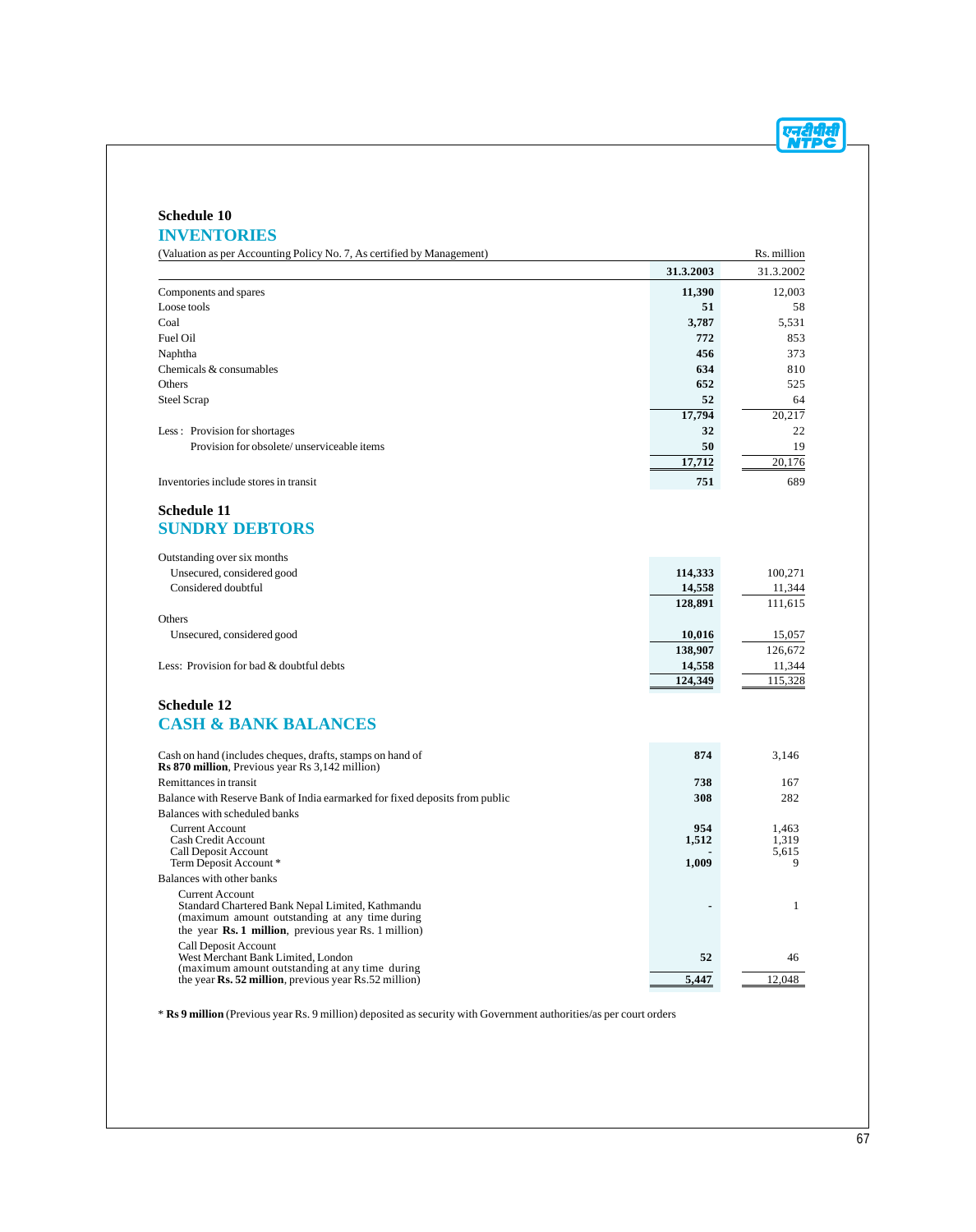#### **Schedule 13 OTHER CURRENT ASSETS**

|                                                                        |             |                       |                     | Rs. million |
|------------------------------------------------------------------------|-------------|-----------------------|---------------------|-------------|
|                                                                        |             |                       | 31.3.2003           | 31.3.2002   |
| Interest accrued on bonds                                              |             |                       | 6,293               | 3,768       |
| Public deposit account with Government of India                        |             |                       | 17,360              | 1,010       |
| Interest accrued thereon                                               |             |                       | 1,087               | 601         |
| Others                                                                 |             |                       | 402                 | 132         |
|                                                                        |             |                       | 25,142              | 5,511       |
| <b>Schedule 14</b>                                                     |             |                       |                     |             |
| <b>LOANS AND ADVANCES</b>                                              |             |                       |                     |             |
| <b>LOANS</b>                                                           |             |                       |                     |             |
| Employees (including accrued interest)                                 |             |                       |                     |             |
| Secured                                                                |             |                       | 4,044               | 3,394       |
| Unsecured, considered good                                             |             |                       | 1,690               | 1,740       |
| Considered doubtful                                                    |             |                       | 1                   | 1           |
| Others                                                                 |             |                       |                     |             |
| Unsecured, considered good                                             |             |                       | 9                   | 11          |
| ADVANCES TO SUBSIDIARY COMPANIES                                       |             |                       |                     |             |
| Unsecured, considered good                                             |             |                       | 61                  | 63          |
| ADVANCES RECOVERABLE IN CASH OR IN KIND OR<br>FOR VALUE TO BE RECEIVED |             |                       |                     |             |
| Government of India (for transfer of transmission systems)             |             |                       |                     |             |
| Unsecured, considered good                                             |             |                       | 1,266               | 1,430       |
| Contractors & suppliers, including material issued on loan             |             |                       |                     |             |
| Unsecured, considered good<br>Considered doubtful                      |             |                       | 315<br>$\mathbf{2}$ | 270<br>4    |
| Employees (including imprest)                                          |             |                       |                     |             |
| Unsecured, considered good                                             |             |                       | 59                  | 61          |
| Considered doubtful                                                    |             |                       | $\mathbf{1}$        | 1           |
| Claims recoverable                                                     |             |                       |                     |             |
| Unsecured, considered good                                             |             |                       | 4,676               | 1,611       |
| Considered doubtful                                                    |             |                       | 47                  | 52          |
| Others                                                                 |             |                       |                     |             |
| Unsecured, considered good                                             |             |                       | 953                 | 846         |
| Considered doubtful                                                    |             |                       | 2                   | 2<br>9,486  |
| Less: Provision for bad and doubtful loans, advances and claims        |             |                       | 13,126<br>53        | 60          |
|                                                                        |             |                       | 13,073              | 9,426       |
|                                                                        |             |                       |                     |             |
| Deposits with customs, port trust and other authorities (#)            |             |                       | 161                 | 167         |
| Advance tax deposit & tax deducted at source                           |             |                       | 16,902              | 14,572      |
| Less: Provision                                                        |             |                       | 8,654               | 9,429       |
|                                                                        |             |                       | 8,248               | 5,143       |
|                                                                        |             |                       | 21,482              | 14,736      |
| # Sales Tax deposited under protest with sales tax authorities         |             |                       | 76                  | 73          |
| Due from Directors & Officers of the company                           |             |                       |                     |             |
|                                                                        |             | <b>Maximum Amount</b> |                     |             |
|                                                                        | $2002 - 03$ | 2001-02               |                     |             |
| Directors                                                              | 0.89        | 1.08                  | 0.47                | 0.64        |
| Officers                                                               | 296.51      | 233.32                | 251.92              | 183.04      |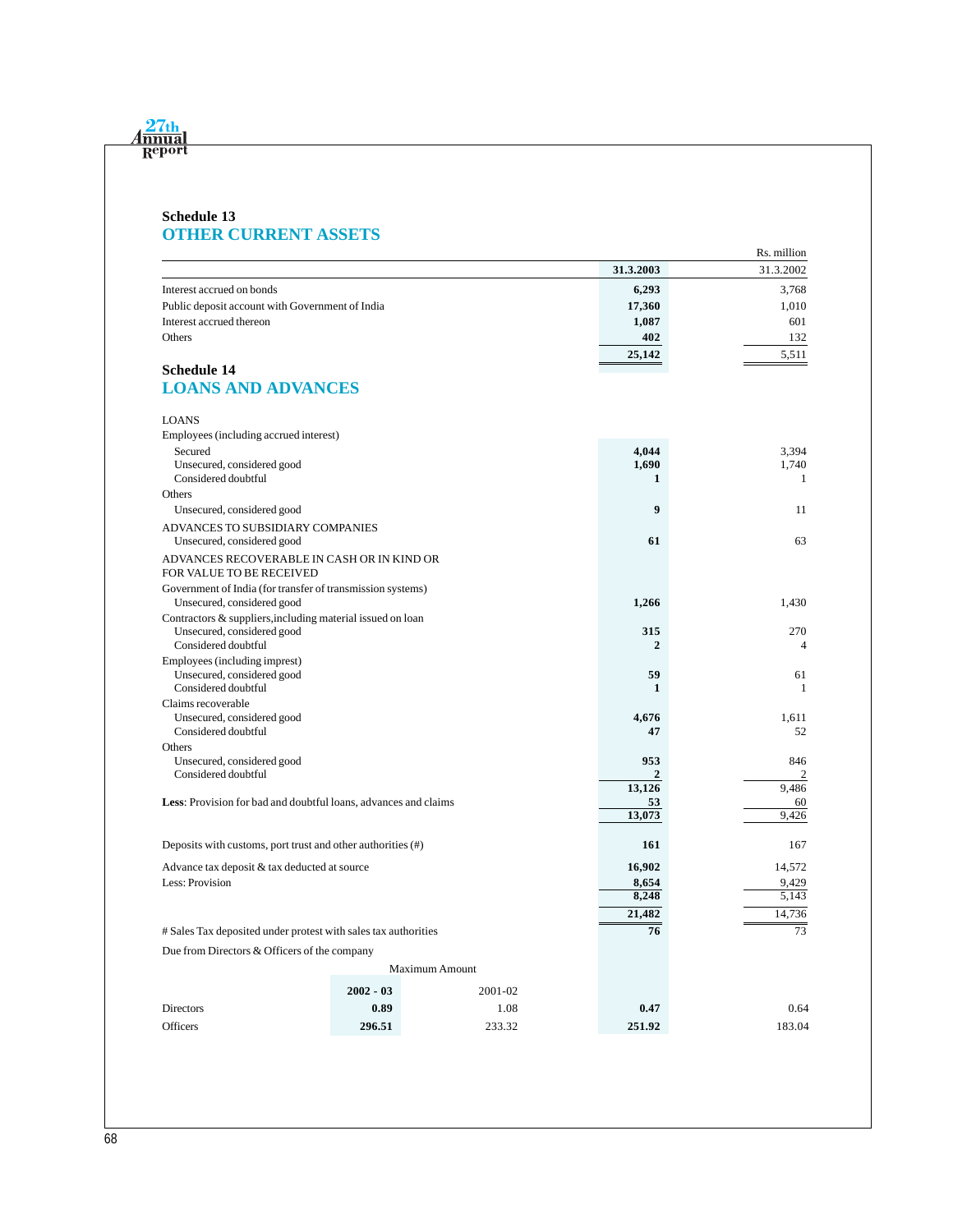एनदीपीसी

### **Schedule 15 CURRENT LIABILITIES**

|                                                       |             | Rs. million  |
|-------------------------------------------------------|-------------|--------------|
|                                                       | 31.3.2003   | 31.3.2002    |
| <b>Sundry Creditors</b>                               |             |              |
| For capital expenditure                               |             |              |
| Small Scale Industrial Undertakings                   | 1           |              |
| Others                                                | 12,071      | 9,196        |
| For goods and services                                |             |              |
| Small Scale Industrial Undertakings<br>Others         | 8<br>11,878 | 11<br>12,202 |
| Deposits, retention money from contractors and others | 7,954       | 7,231        |
| Less: Investments held as security                    | 94          | 168          |
|                                                       | 31,818      | 28.472       |
| Advances from customers and others                    | 337         | 200          |
| Other liabilities                                     | 446         | 1,438        |
| Interest Accrued but not due:                         |             |              |
| Government of India                                   | 53          | 910          |
| Foreign currency loans                                | 388         | 420          |
| Term loans in Indian currency                         | 274         | 247          |
| <b>Bonds</b>                                          | 799         | 125          |
| Fixed deposits from public                            | 87          | 69           |
|                                                       | 34,202      | 31,881       |
| <b>Schedule 16</b>                                    |             |              |
| <b>PROVISIONS</b>                                     |             |              |
| Proposed dividend                                     | 3,080       | 7,079        |
| Tax on proposed dividend                              | 395         |              |
| Retirement benefits                                   | 2,419       | 1,634        |
| Tariff adjustment                                     | 3,926       | 6,450        |
| Interest/Interest differential on bonds               | 1,702       | 1,049        |
| Others                                                | 126         | 53           |
|                                                       | 11,648      | 16,265       |
| <b>Schedule 17</b>                                    |             |              |
| <b>MISCELLANEOUS EXPENDITURE</b>                      |             |              |
| (To the extent not written off or adjusted)           |             |              |
| Survey and investigation of new projects              |             |              |
| Balance as per last Balance Sheet                     | 72          | 90           |
| <b>Additions</b>                                      | 25          | 29           |
| Less: Deductions / Adjustments                        | 10          | 47           |
|                                                       | 87          | 72           |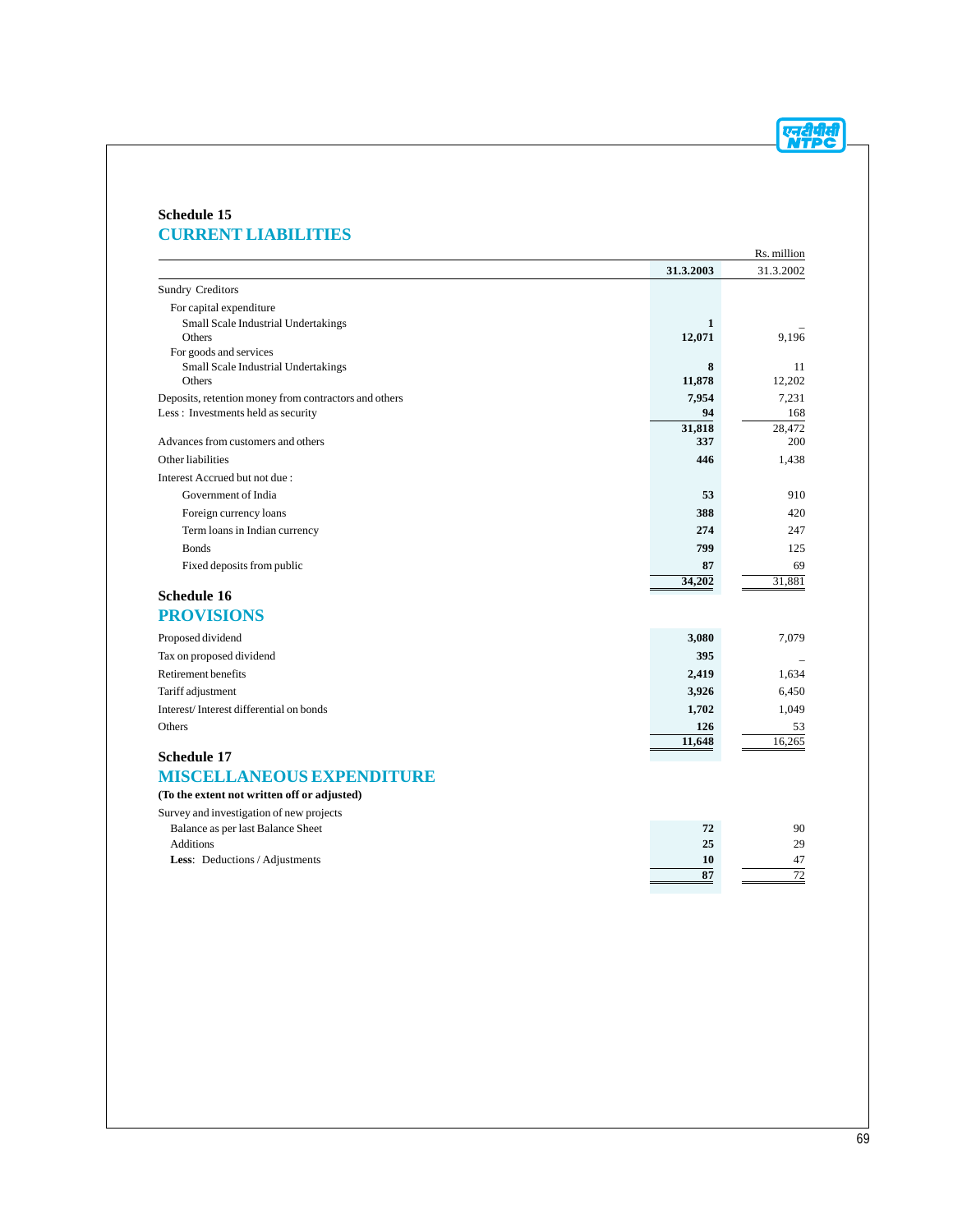## **Schedule 18 CONTINGENT LIABILITIES**

|                                                                     |           | Rs. million |
|---------------------------------------------------------------------|-----------|-------------|
|                                                                     | 31.3.2003 | 31.3.2002   |
| Claims against the Company not acknowledged as debts in respect of: |           |             |
| Capital Works                                                       | 5,163     | 3,968       |
| Land compensation cases                                             | 9,924     | 5,593       |
| Others                                                              | 3,828     | 3,309       |
| Disputed Sales Tax demand                                           | 318       | 263         |
| Letters of Credit other than for capital expenditure                | 1,205     | 1,030       |
| Others                                                              | 45        | 40          |
|                                                                     | 20,483    | 14,203      |

#### **Schedule 19 SALES**

|                                                      | <b>Current Year</b> | Previous Year |
|------------------------------------------------------|---------------------|---------------|
| Energy Sales (including Electricity Duty)            | 191,636             | 178,654       |
| <b>Less:</b> Electricity Duty                        | 1,346               | 957           |
| <b>Less:</b> Advance against Depreciation            | 271                 |               |
|                                                      | 190,019             | 177,697       |
| Energy internally consumed                           | 187                 | 171           |
| Consultancy, project management and supervision fees | 269                 | 285           |
| (including turnkey construction project)             |                     |               |
|                                                      | 190,475             | 178.153       |

### **Schedule 20 PROVISIONS WRITTEN BACK**

| Doubtful debts                        | 926   | 62  |
|---------------------------------------|-------|-----|
| Doubtful claims and advances          | 10    | 6   |
| Doubtful construction advances        | 16    | 14  |
| Adjustment in Tariff                  | 2,524 |     |
| Interest/Interest difference on Bonds | 490   |     |
| Shortages in construction stores      | 4     |     |
| Shortages in stores                   | 15    | 21  |
| Others                                | 3     |     |
|                                       | 3,988 | 107 |
|                                       |       |     |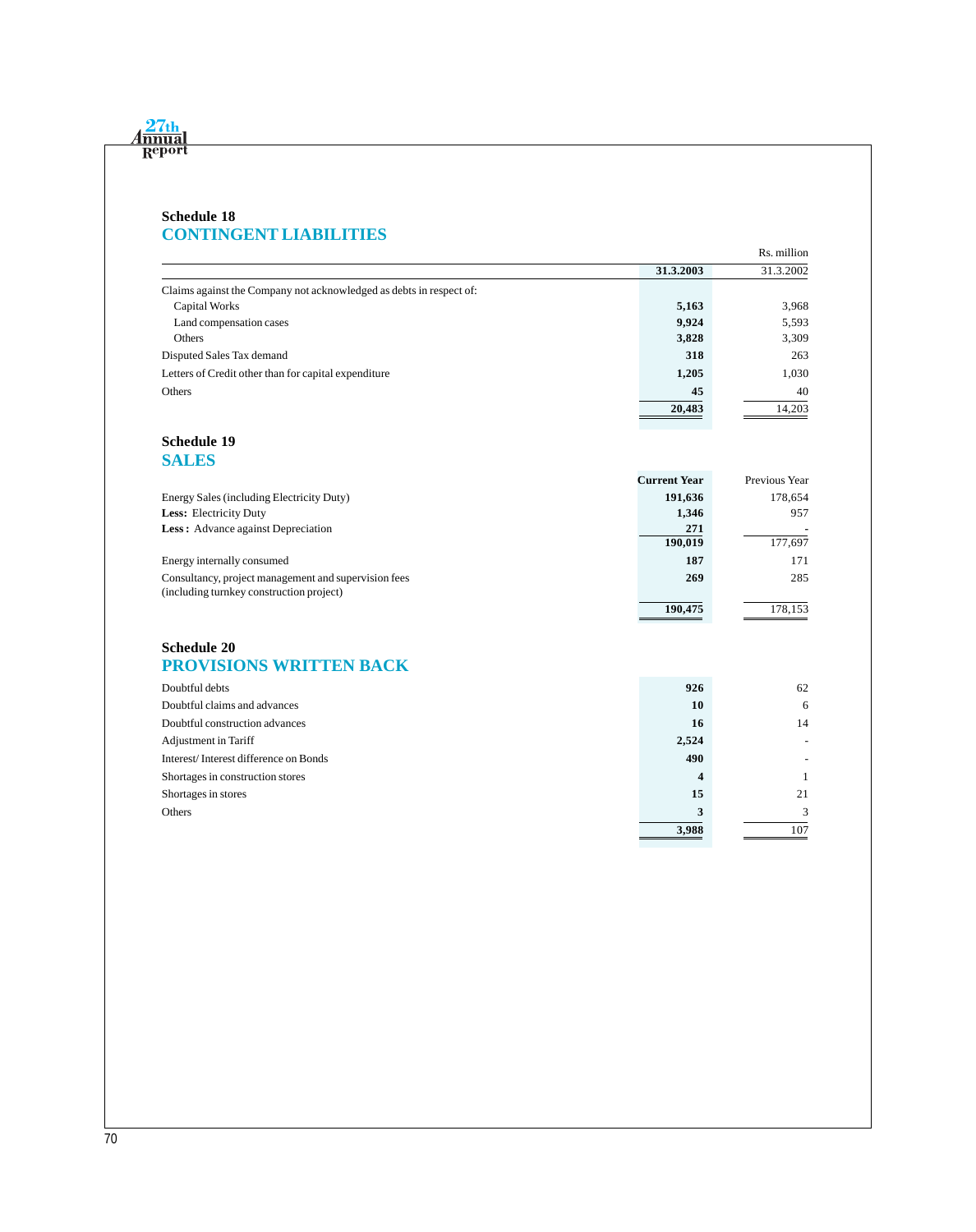एनदीपीसी<br>NTPC

#### **Schedule 21 OTHER INCOME**

|                                                                                                |                     | Rs. million    |
|------------------------------------------------------------------------------------------------|---------------------|----------------|
|                                                                                                | <b>Current Year</b> | Previous Year  |
| Dividend from Investments (Gross) (Tax deducted<br>at source Rs. 4 million, Previous year NIL) | 36                  | 57             |
| Interest (Gross) (Tax deducted at source<br>Rs. 256 million, Previous year Rs. 231 million)    |                     |                |
| <b>Trade Investments - Bonds</b>                                                               | 3,460               | 4,841          |
| Public Deposit Account with Government of India                                                | 1,087               | 601            |
| Indian banks                                                                                   | 157                 | 26             |
| Foreign banks                                                                                  | $\mathbf{2}$        | $\overline{c}$ |
| Employees' loans                                                                               | 306                 | 273            |
| <b>Others</b>                                                                                  | 172                 | 39             |
| Interest on Income Tax refunds                                                                 | 387                 | 279            |
| <b>Less:</b> Amount refundable to customers (Including Rs. 156)                                |                     |                |
| Million for previous year)                                                                     | 360                 |                |
|                                                                                                | 27                  | 279            |
| Surcharge on late payment from customers                                                       | 5                   | 109            |
| Hire charges for equipment                                                                     | 6                   | 6              |
| Profit on sale of fixed assets                                                                 | 147                 | 7              |
| Miscellaneous income                                                                           | 893                 | 530            |
|                                                                                                | 6,298               | 6,770          |
| Less: Adjustment for surcharge on late payment from customers                                  | 2,176               |                |
|                                                                                                | 4,122               | 6,770          |
| Less: Income transferred to incidental expenditure during construction                         | 86                  |                |
| Schedule 27 (E)                                                                                | 4,036               | 45<br>6,725    |
|                                                                                                |                     |                |

#### **Schedule 22**

# **EMPLOYEES' REMUNERATION AND BENEFITS**

| Employees' remuneration and benefits                                                       |                       |                       |
|--------------------------------------------------------------------------------------------|-----------------------|-----------------------|
| Salaries, wages, bonus, allowances & benefits                                              | 6,410                 | 6,161                 |
| Contribution to provident and other funds                                                  | 1,180                 | 1,334                 |
| Welfare expenses                                                                           | 1,352                 | 1,359                 |
| <b>Less:</b> Transferred to incidental expenditure during construction - Schedule 27 $(A)$ | 8,942<br>729<br>8,213 | 8.854<br>818<br>8,036 |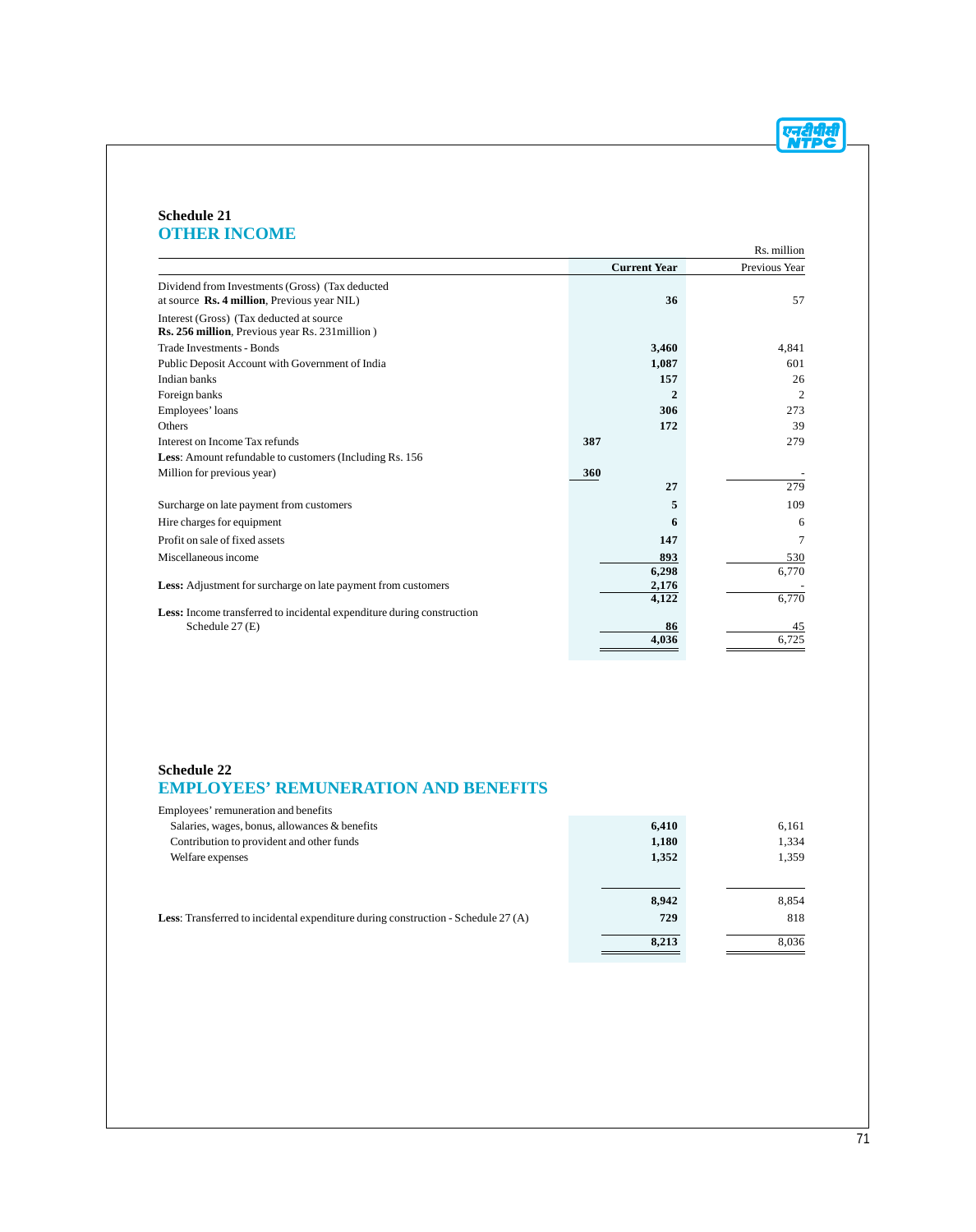# **Schedule 23 GENERATION, ADMINISTRATION & OTHER EXPENSES**

|                                                        |                                  |                     | Rs. million       |
|--------------------------------------------------------|----------------------------------|---------------------|-------------------|
|                                                        |                                  | <b>Current Year</b> | Previous Year     |
| Power charges                                          | 334                              |                     | 325               |
| Less: Recovered from contractors/employees             | 49                               |                     | 55                |
| Water charges                                          |                                  | 285                 | 270               |
| Stores consumed                                        |                                  | 747                 | 1,568             |
| Rent                                                   |                                  | 165                 | 194               |
| Repairs & Maintenance                                  |                                  | 58                  | 41                |
| <b>Buildings</b>                                       |                                  | 507                 | 520               |
| Plant & Machinery                                      |                                  |                     |                   |
| Power station                                          | 5,358                            |                     | 5,529             |
| Construction equipment                                 | 23                               |                     | 17                |
|                                                        |                                  | 5,381               | 5,546             |
| Others<br>Insurance                                    |                                  | 229<br>677          | 214<br>659        |
| Rates and taxes                                        |                                  | 92                  | 72                |
| Water Cess & Environment Protection Cess               |                                  | 62                  | 58                |
| Training & Recruitment expenses                        | 165                              |                     | 134               |
| Less: Fees for training and application                | 6                                |                     | $\mathfrak{2}$    |
|                                                        |                                  | 159                 | 132               |
| Communication expenses                                 |                                  | 143                 | 170               |
| <b>Travelling Expenses</b>                             |                                  | 632                 | 594               |
| Tender expenses                                        | 45                               |                     | 38                |
| Less: Receipt from sale of tenders                     | $\sqrt{5}$                       |                     | 4                 |
|                                                        |                                  | 40                  | 34                |
| <b>Remuneration to Auditors</b>                        |                                  |                     |                   |
| Audit fee                                              | 3                                |                     | 3                 |
| Tax audit fee<br>In other capacity                     | $\mathbf{1}$<br>$\boldsymbol{2}$ |                     | 1<br>$\mathbf{1}$ |
| Out of pocket expenses                                 | 4                                |                     | $\overline{3}$    |
|                                                        |                                  | 10                  | 8                 |
| Advertisement and publicity                            |                                  | 54                  | 49                |
| Security expenses                                      |                                  | 776                 | 731               |
| Entertainment expenses                                 |                                  | 11                  | 10                |
| Expenses for guest house                               | 47                               |                     | 42                |
| Less: Receipt from guest house                         | $\overline{7}$                   |                     | 6                 |
|                                                        |                                  | 40                  | 36                |
| Education expenses                                     |                                  | 113                 | 108               |
| Brokerage & commission                                 |                                  | $\boldsymbol{2}$    | 1                 |
| Donations                                              |                                  | $\mathbf{1}$        | 1                 |
| Research & development expenses                        |                                  | 46                  | 47                |
| Community development and welfare expenses             |                                  | 55                  | 92                |
| Ash utilisation & marketing expenses                   | 33                               |                     | 28                |
| Less: Sale of ash products                             | $\mathbf{1}$                     |                     | 1                 |
|                                                        |                                  | 32                  | 27                |
| Books and periodicals                                  |                                  | 31                  | 24                |
| Professional charges and consultancy fees              |                                  | 92                  | 50                |
| Legal Expenses                                         |                                  | 31                  | 70                |
| EDP hire and other charges                             |                                  | 86                  | 73                |
| Printing and stationery                                |                                  | 74                  | 77                |
| Miscellaneous expenses                                 |                                  | 505                 | 496               |
| Stores written off                                     |                                  | 3                   | 4                 |
| Claims/Advances written off                            |                                  | 3                   | $\boldsymbol{2}$  |
| Survey & Investigation expenses written off            |                                  | 8                   | ۰                 |
| Loss on disposal/write-off of fixed assets             |                                  | 77                  | 35                |
| Less: Expenses transferred to incidental expenditure   |                                  | 11,227              | 12,013            |
| during construction - Schedule 27 (B)                  |                                  | 358                 | 373               |
|                                                        |                                  | 10,869              | 11,640            |
| Stores consumption included in repairs and maintenance |                                  | 3,515               | 3,650             |
|                                                        |                                  |                     |                   |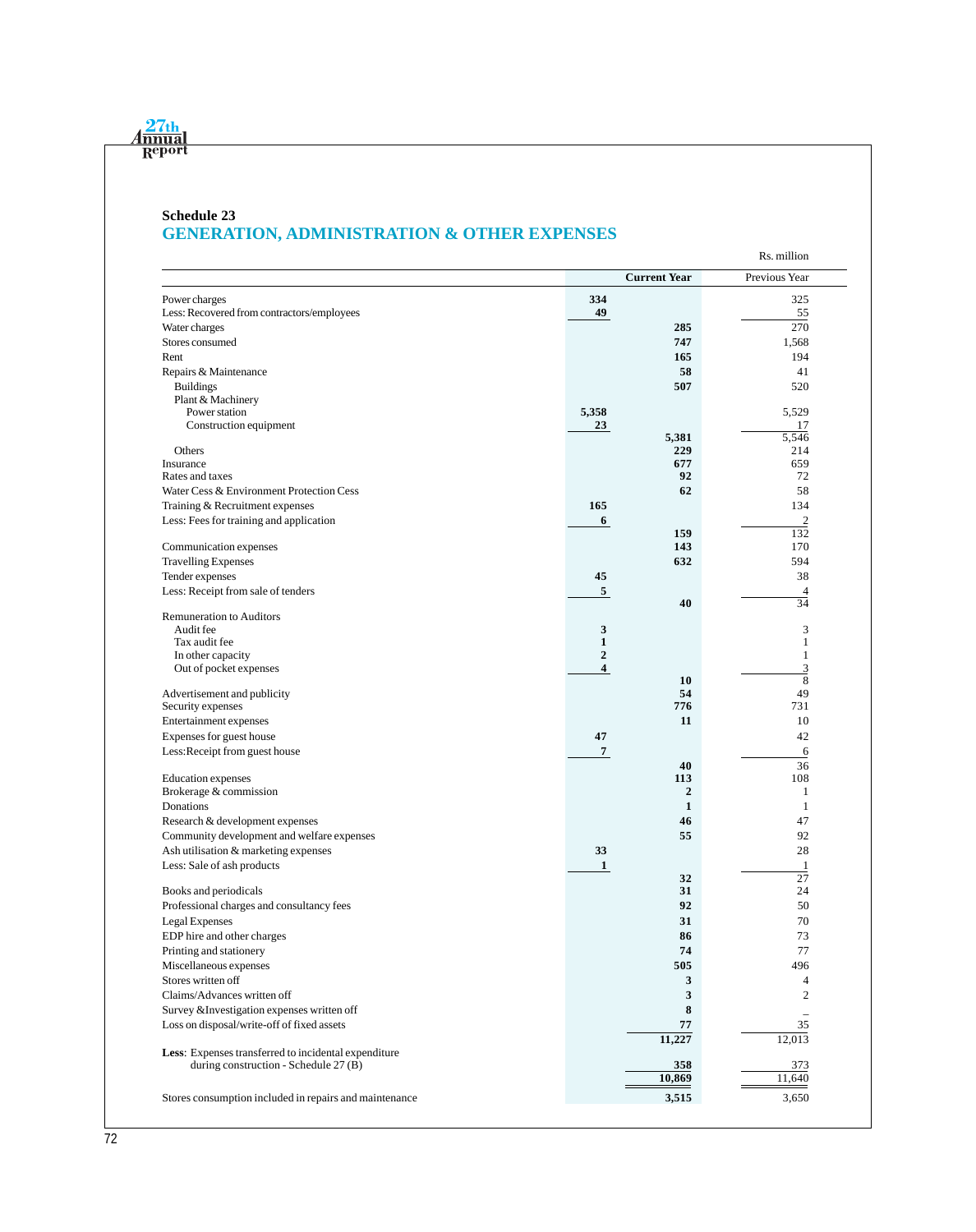

#### **Schedule 24 PROVISIONS**

|                                       |                     | Rs. million    |
|---------------------------------------|---------------------|----------------|
|                                       | <b>Current Year</b> | Previous Year  |
| Doubtful debts                        | 4,140               | 699            |
| Doubtful advances and claims          | 3                   | 11             |
| Doubtful advances for construction    | 34                  |                |
| Interest/Interest difference on Bonds | 1,143               | 1,048          |
| Shortage in stores                    | 25                  | 16             |
| Obsolescence in stores                | 33                  | 5              |
| Shortage in construction stores       | 6                   | $\overline{c}$ |
| Unserviceable CWIP                    | 52                  | 46             |
| Others                                | 119                 | 2              |
|                                       | 5,555               | 1,836          |

# **Schedule 25 INTEREST AND FINANCE CHARGES**

| <b>Interest on:</b>                                                      |        |        |
|--------------------------------------------------------------------------|--------|--------|
| <b>Bonds</b>                                                             | 2,265  | 602    |
| Loans from Government of India                                           | 602    | 3,695  |
| Foreign Currency Term Loans                                              | 2,070  | 2,074  |
| Rupee Term loans                                                         | 3,580  | 2,282  |
| Public deposits                                                          | 398    | 236    |
| Others                                                                   | 88     | 68     |
|                                                                          | 9,003  | 8,957  |
| <b>Finance Charges:</b>                                                  |        |        |
| Bonds servicing & public deposit expenses                                | 47     | 24     |
| Guarantee Commission                                                     | 400    | 298    |
| Management/Arrangers' fee                                                |        | 27     |
| Rebate to customers                                                      | 3,557  | 2,584  |
| Reimbursement of L.C.charges on Sales Realisation                        | 37     | 68     |
| <b>Bank Charges</b>                                                      | 8      | 10     |
| <b>Bond Issue Expenses</b>                                               | 6      | 9      |
| Exchange differences (Net)                                               | 13     | 27     |
| Others                                                                   | 6      | 137    |
|                                                                          | 4,074  | 3,184  |
| Less: Adjustment due to waiver of Guarantee Commission by Govt. of India |        | 1,731  |
|                                                                          | 4,074  | 1,453  |
|                                                                          | 13,077 | 10,410 |
| Less: Interest and Finance charges capitalised by transfer to incidental |        |        |
| expenditure during construction Schedule 27 (D)                          | 3,161  | 1,733  |
|                                                                          | 9,916  | 8,677  |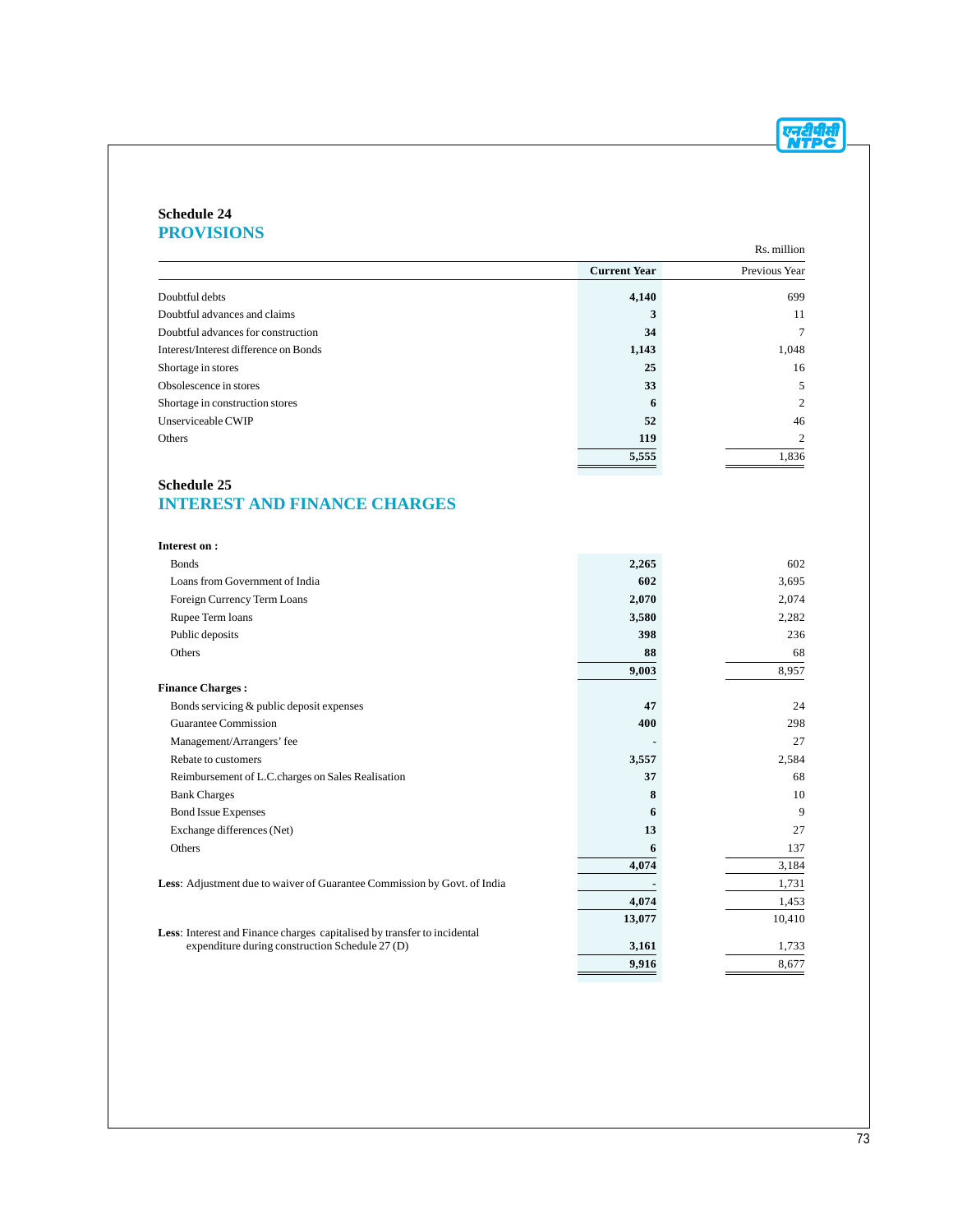| <b>Schedule 26</b><br>PRIOR PERIOD INCOME/EXPENDITURE (NET)        |                     | Rs. million   |
|--------------------------------------------------------------------|---------------------|---------------|
|                                                                    | <b>Current Year</b> | Previous Year |
| <b>INCOME</b>                                                      |                     |               |
| <b>Sales</b>                                                       | 69                  |               |
| Others                                                             | 3                   | (38)          |
|                                                                    | 72                  | (38)          |
| <b>EXPENDITURE</b>                                                 |                     |               |
| Salary, wages, bonus, allowances & benefits                        | 7                   | 3             |
| Repairs and Maintenance                                            | (15)                | 23            |
| Depreciation                                                       | 271                 | (21)          |
| Interest                                                           | 418                 | 1             |
| Guarantee Commission                                               |                     | (169)         |
| Rates & Taxes                                                      | 7                   |               |
| Power Charges                                                      |                     |               |
| Rent                                                               | 6                   |               |
| Others                                                             | 201                 |               |
|                                                                    | 896                 | (162)         |
|                                                                    | 824                 | (124)         |
| Less: Incidental expenditure during construction - Schedule 27 (F) | 21                  | (125)         |
|                                                                    | 803                 |               |

### **Schedule 27**

# **INCIDENTAL EXPENDITURE DURING CONSTRUCTION**

| A. Employees remuneration and other benefits |         |     |                |
|----------------------------------------------|---------|-----|----------------|
| Salaries, wages, allowances and benefits     |         | 554 | 579            |
| Contribution to provident and other funds    |         | 91  | 152            |
| Welfare expenses                             |         | 84  | 87             |
| Total $(A)$                                  |         | 729 | 818            |
| <b>Other Expenses</b><br>В.                  |         |     |                |
| Power                                        | 49      |     | 71             |
| Less: Recovered from contractors             | 3       |     |                |
|                                              |         | 46  | 70             |
| Rent                                         |         | 9   | 5              |
| Repairs & maintenance                        |         |     |                |
| <b>Buildings</b>                             | 20      |     | 24             |
| Construction equipment<br>Others             | 5<br>17 |     | 7              |
|                                              |         |     |                |
|                                              |         | 42  | 31             |
| Insurance                                    |         | 4   | $\overline{2}$ |
| Rates and taxes                              |         | 14  | 15             |
| Communication expenses                       |         | 18  | 21             |
| Travelling expenses                          |         | 72  | 71             |
| Tender expenses                              |         | 9   | 9              |
| Remuneration to auditors                     |         | 1   | 1              |
| Advertisement and publicity                  |         | 10  | 9              |
| Security expenses                            |         | 31  | 33             |
|                                              |         |     |                |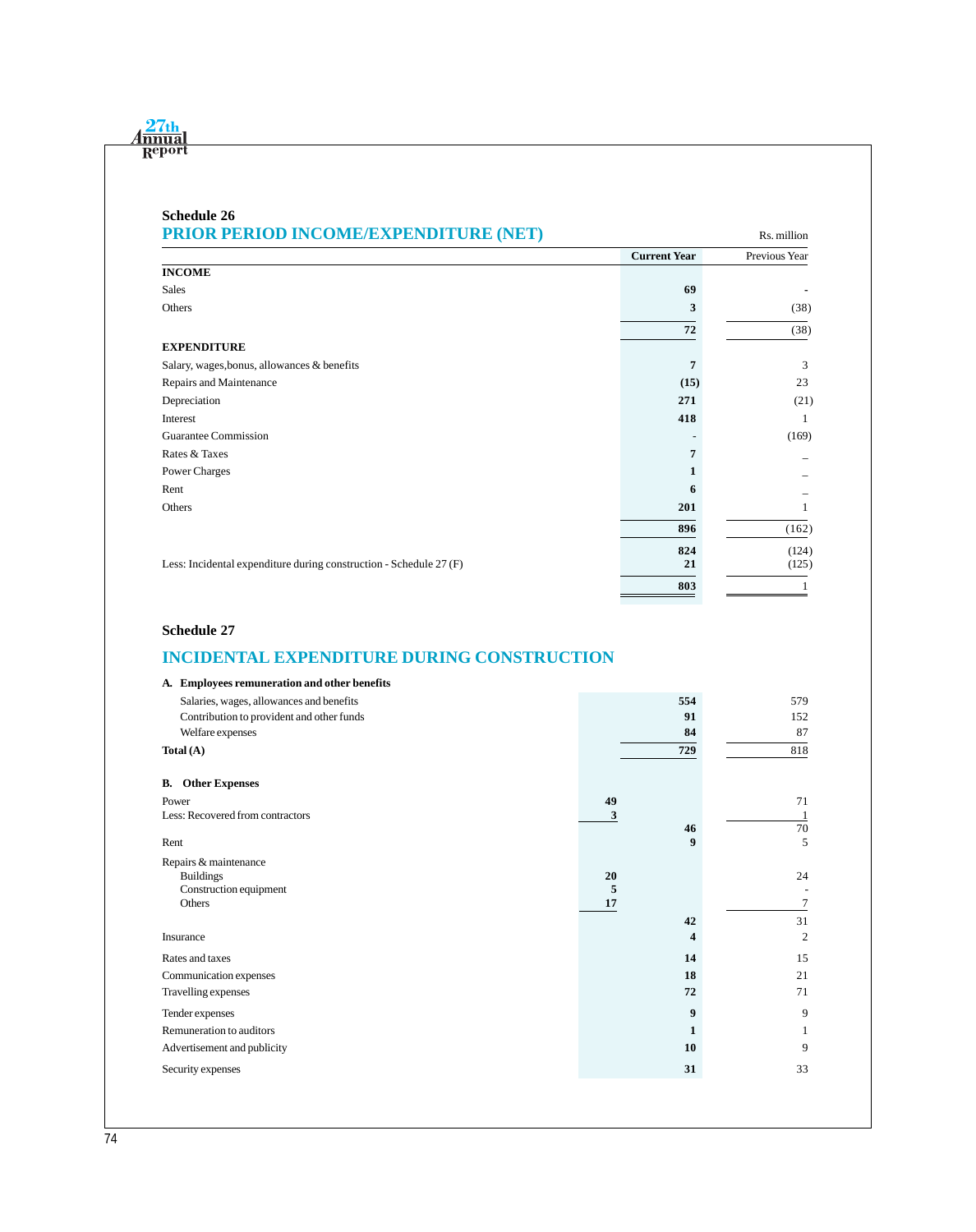

#### **Schedule 27 INCIDENTAL EXPENDITURE DURING CONSTRUCTION**

|                                                                          |                         | Rs. million    |
|--------------------------------------------------------------------------|-------------------------|----------------|
|                                                                          | <b>Current Year</b>     | Previous Year  |
| Entertainment expenses                                                   | $\overline{2}$          | 3              |
| Guest house expenses                                                     | 3                       | 3              |
| Education expenses                                                       | 1                       | 1              |
| Books and periodicals                                                    | 3                       | $\overline{2}$ |
| Community development expenses                                           | $\overline{\mathbf{4}}$ | 3              |
| Professional charges and consultancy fee                                 | 10                      | 5              |
| Legal expenses                                                           | 3                       | 7              |
| EDP Hire and other charges                                               | 8                       | $\tau$         |
| Printing and stationery                                                  | $\overline{7}$          | 10             |
| Miscellaneous expenses                                                   | 61                      | 65             |
| Total $(B)$                                                              | 358                     | 373            |
| Depreciation (C)                                                         | 65                      | 49             |
| TOTAL (A+B+C)                                                            | 1,152                   | 1,240          |
| D. Interest and Finance Charges Capitalised                              |                         |                |
| Interest on:                                                             |                         |                |
| <b>Bonds</b>                                                             | 404                     | 258            |
| Foreign Currency Term Loans                                              | 256                     | 238            |
| Rupee Term loans                                                         | 2,370                   | 1,325          |
| Finance Charges:                                                         |                         |                |
| Guarantee Commission<br>Others                                           | 123<br>8                | 203<br>(58)    |
|                                                                          |                         | 233            |
| Less: Adjustment due to waiver of Guarantee Commission by Govt. of India |                         |                |
| Total(D)                                                                 | 3,161                   | 1,733          |
| E. Less: Other Income                                                    |                         |                |
| Interest from                                                            |                         |                |
| Employees                                                                | 22                      | 11             |
| Others                                                                   | 15                      | 21             |
| Hire Charges                                                             | $\mathbf{2}$            | $\overline{2}$ |
| Miscellaneous income                                                     | 47                      | 11             |
| Total $(E)$                                                              | 86                      | 45             |
| <b>Prior Period Adjustment (F)</b>                                       | 21                      | (125)          |
| GRAND TOTAL (A+B+C+D-E+F)                                                | 4,248                   | 2,803          |
|                                                                          |                         |                |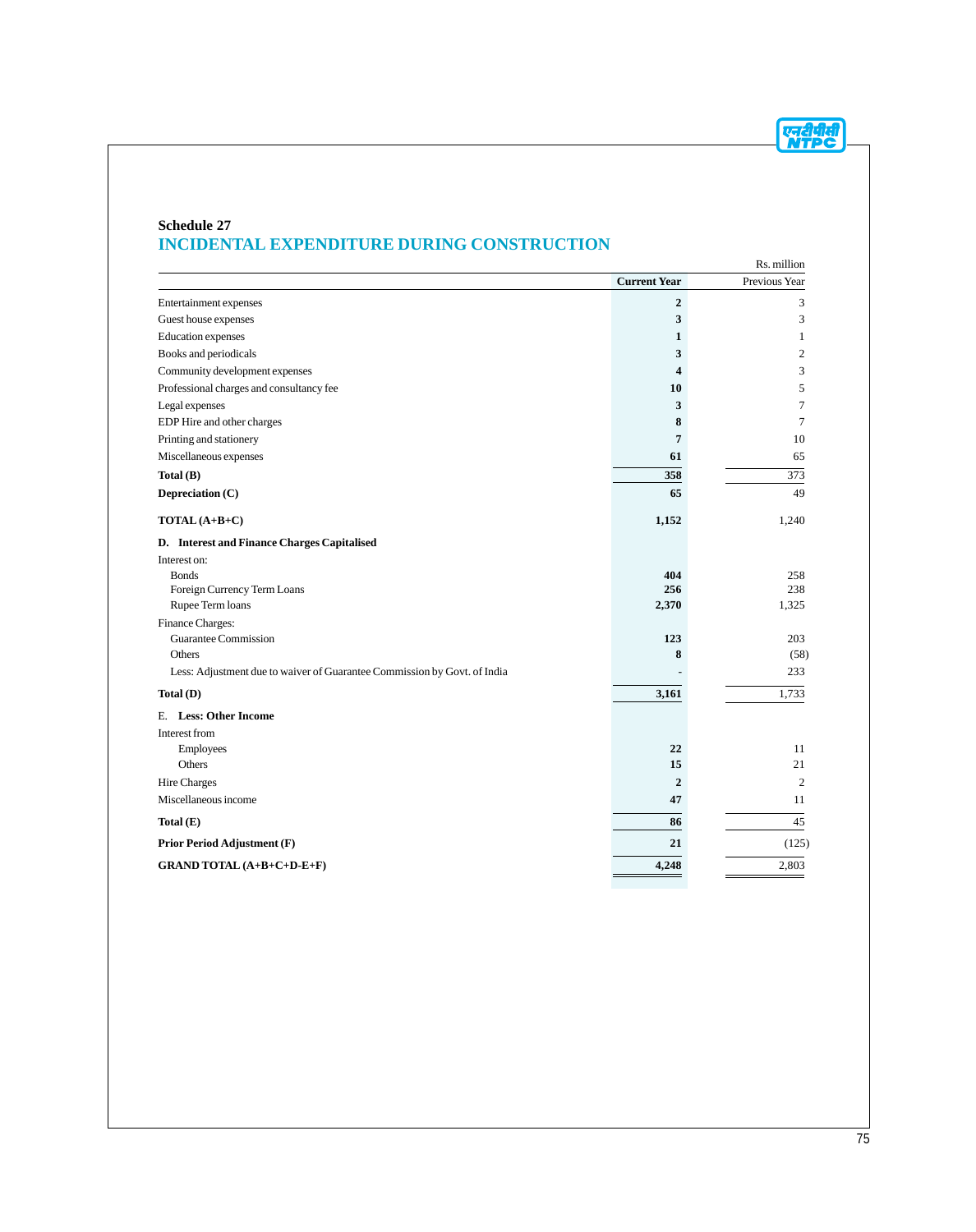

# **Schedule 28**

# **NOTES ON ACCOUNTS**

- 1. a) The conveyancing of the title to **10140 acres** of freehold land of value **Rs**. **2923.63 Million** (Previous Year 7332 acres, value Rs 967.57 Million) and execution of lease agreements for **6375 acres** of value **Rs. 771.53 Million** (Previous Year 6297 acres, value Rs. 654.60 Million) in favour of the Company are awaiting completion of legal formalities.
	- b) The value of land shown in the books does not include cost of **1372 acres** (Previous year 1148 acres) of land in possession of the Company. This will be accounted for on settlement of the price thereof by the State Government Authorities.
	- c) The cost of freehold land includes adjustments during the year due to:
		- i) Revision in liabilities towards compensation for land based on the orders of courts/other statutory authorities wherever applicable; and
		- ii) Interest on the compensation for land payable for the period after commissioning of the first unit of the related stage which is charged to revenue.
	- d) Claims for enhancement of compensation for land which are pending for decisions of the courts, are disclosed as contingent liabilities.
- 2. a) Balances shown under debtors, advances, creditors and material lying with contractors/ fabricators and material issued on loan in so far as these have not been since realised/ discharged or adjusted are subject to confirmation/ reconciliation and consequential adjustment, if any.
	- b) In the opinion of the management, the value of current assets, loans and advances on realisation in the ordinary course of business, will not be less than the value at which these are stated in the Balance Sheet.
- 3. a) Central Electricity Regulatory Commission (CERC) constituted under Electricity Regulatory Commission Act 1998, have issued orders in December 2000 with respect to the tariff norms, principles and Availability Based Tariff (ABT). The company filed an appeal against the orders of CERC before the Delhi High Court. Pending disposal of the appeal, CERC have notified, by regulations, the terms and conditions for determination of tariff, effective from 1st April 2001. Further, CERC have directed by notifications that the billing of sales shall continue to be done on the same basis as on 31st March, 2001, subject to adjustment on final determination of tariff by the Commission. Availability Based Tariff was implemented in Western, Northern and Southern region w.e.f 1st July,2002, 1st December, 2002 and 1st January, 2003 respectively covering Singrauli, Korba, Ramagundam, Vindhyachal- Stage I&II, Rihand, Unchahar-I, Dadri (Thermal), Anta, Auraiya, Kawas, Gandhar, and Dadri (Gas). Billing in respect of these stations prior to the date of implementation of ABT was done on the same basis as on 31st March 2001 and from the respective dates of implementation of ABT, as per principles & methodology of ABT. Stations not covered under ABT during the year are Farakka, Kahalgaon, Talcher Super, Kayamkulam and Faridabad and billing for these stations was done on the same basis as on 31st March 2001. Since the billing so done is subject to adjustment with effect from 1st April 2001, sales have been provisionally recognized on the basis of tariff worked out as per CERC Regulations, 2001, pending disposal of the appeal and the final determination of the tariff by CERC. Billing thus done in case of above stations is **Rs 188143.80 Million** and the sales recognised is **Rs. 175082.60 Million**.
	- b) In case of Unchahar station Stage-II, with the implementation of ABT in Northern Region w.e.f 1st December 2002, CERC by their order dated 23rd January 2003 determined a provisional two part tariff for billing superceding their earlier order of provisional single-part tariff. Accordingly billing has been done for **Rs 5879.80 Million** during the year. Since these provisional tariffs are subject to retrospective adjustment on final determination of tariff by CERC, sales have been adjusted by **Rs 1474.00 Million** including Rs 470.80 Million for previous year, based on the latest order of CERC.
	- c) Sales include **Rs. 225.30 Million** pertaining to previous years based on the tariff orders issued by the CERC during the year. Provision for tariff adjustment of **Rs.2523.53 Million** has been written back consequent upon issuance of tariff orders by the CERC.
	- d) Supplementary bills for revision of tariff for Foreign Exchange Rate Variation and additional capital expenditure are accounted for in the year the revision of tariff is notified by CERC.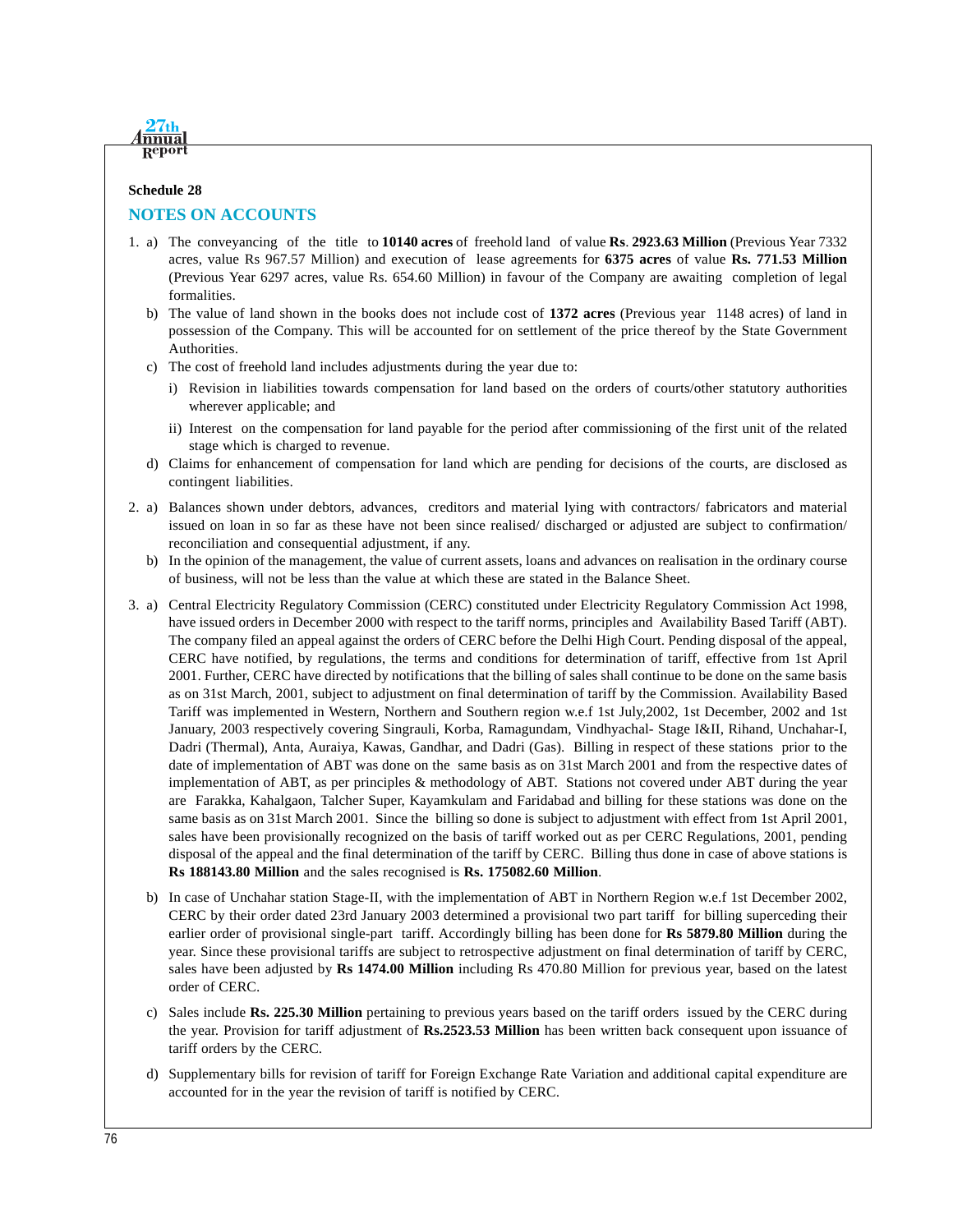- 4. The Company has been providing for depreciation u/s 75 A of Electricity (Supply) Act 1948 following the rates notified by Government of India u/s 43 A (2) ibid upto the year 2000-01. With effect from 1st April 2001, CERC by Regulations notified the rates of depreciation, as section 43A (2) has been omitted by notification of the Government of India u/s 51 of the Electricity Regulatory Commissions Act, 1998. The Company has filed an appeal before the Delhi High Court against the CERC orders. Pending disposal of the appeal, depreciation for the year is provided u/s 75A of the Electricity (Supply) Act, 1948 at rates notified under CERC Regulations.
- 5. In accordance with the Uttar Pradesh Electricity Reforms (Transfer of Tanda Generation Undertaking) Scheme 2000, the assets of Tanda Power Station (440MW) of UP State Electricity Board (UPSEB) acquired for a total consideration of Rs.10000 Million were handed over to the Company free from all encumbrances. However, the charge created by UPSEB in favour of Life Insurance Corporation of India (LIC) before the assets were taken over is still to be vacated by LIC. CERC tariff orders for Tanda TPS issued during the year consider the capital cost of the station at Rs.6070 Million. Accordingly, in terms of the Power Purchase Agreement with the Uttar Pradesh Power Corporation Ltd.(UPPCL), the amount of Rs.3930 Million has been accounted as recoverable from UPPCL with corresponding adjustment in the cost of fixed assets. The cost of fixed assets has been adjusted as per report of independent valuer and depreciated in terms of accounting policy no. 8.2.d.
- 6. Under the Government of India Scheme for one time settlement of the dues of State Electricity Boards (SEBs) (the Scheme), 8.5% tax free bonds of the State Governments are to be issued to NTPC by the Reserve Bank of India for the amount of outstanding dues as on 30th September, 2001 and the late payment surcharge agreed to be securitised. Under the scheme there are also certain incentives payable to SEBs if the conditions thereto are complied with. In accordance with the Scheme, Tripartite Agreements for issuance of bonds with retrospective effect from 1<sup>st</sup> October 2001 have been signed during the year by the Government of India, Reserve Bank of India and Governments of 24 states. The bonds have not yet been issued as the State Governments are still to issue relevant notifications. The impact of the Scheme on the accounts of the Company will be ascertained and accounted for on issue of bonds of the respective State Governments, as the aforesaid surcharge, incentive and the interest on the bonds are interrelated. Further, the bonds issued by SEBs after 1st March, 1998 and outstanding as on 30th September, 2001 (existing bonds) are also eligible for conversion into 8.5% tax free bonds under the Scheme. The existing bonds carry a higher coupon rate and continue to be legally valid till withdrawn/replaced by agreement. Revenue has thus been recognized as per the coupon rate of the existing bonds. However, a provision of **Rs. 1143.16 Million** (Previous year Rs. 744.79 Million) has been made during the year towards interest differential on the said bonds agreed for conversion.
- 7. In 2000-01 the Company received 11% Gujarat Electricity Board(GEB) bonds of the nominal value of Rs.3800 Million and 14% GEB bonds of the nominal value of Rs.1300 Million in settlement of outstanding principal amount of Rs.4100 Million and Surcharge of Rs.1000 Million. Further, the Company received 12.5% Jammu & Kashmir Government Bonds of the nominal value of Rs. 1176 Million against surcharge in 2000-01. These bonds were returned to the respective issuers during the year, such return deemed to be effective from the date of issue of bonds.
- 8. The Company has provided **Rs.2806.70 Million** (Previous year Rs. 1681.60 Million) for amounts reimbursable to Government of India (GOI) in terms of Public Notice No. 38 dt. 5<sup>th</sup> November, 1999 and Public Notice No. 42 dated 10<sup>th</sup> October, 2002 towards cash equivalent of the relevant deemed export benefits paid by GOI to the contractors for Talcher Super Thermal Power Project Stage-II, based on the details provided by the contractors. The GOI is yet to certify the aforesaid amount to be reimbursed by the Company and to furnish the procedural details to deposit the amount. Pending receipt of such certification and details from the GOI, no interest has been provided on the amounts to be reimbursed since there is no stipulation for payment of interest in the Public Notices cited above.
- 9. The pre-commissioning expenses during the year amounting to **Rs.2325.24 Million** (Previous Year Rs305.36 Million) have been included in Fixed Assets/Capital work-in-progress after adjustment of pre-commissioning sales of **Rs. 2128.61 Million** (Previous Year Rs 5.22 Million) during the corresponding period, resulting in a net pre-commissioning expenditure of **Rs. 196.63 Million** (Previous Year Rs.300.14 Million).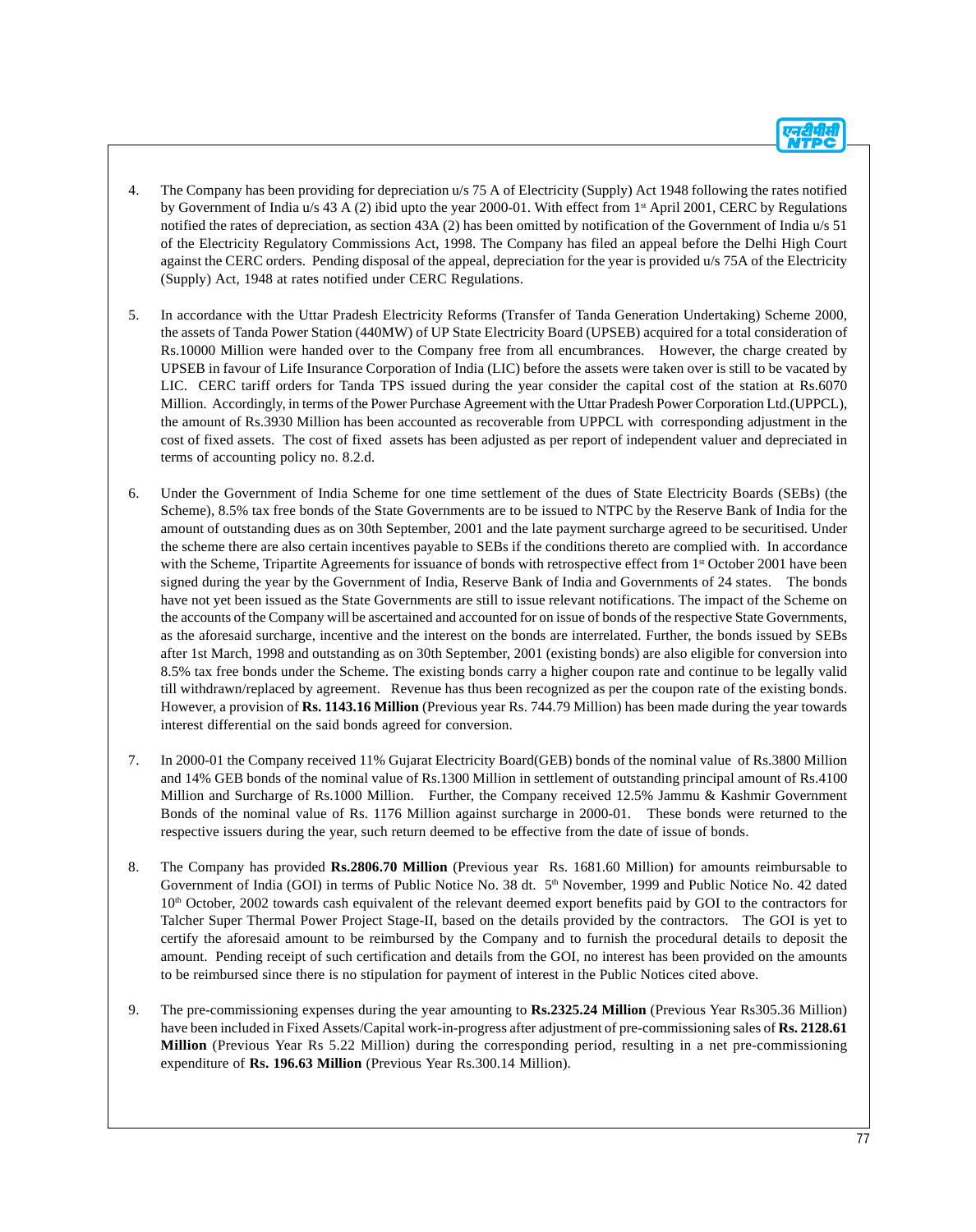|     | 27 <sub>th</sub>                                                           |                  |
|-----|----------------------------------------------------------------------------|------------------|
|     | Report                                                                     |                  |
| 10. | The impact on the accounts for the year due to:                            |                  |
|     |                                                                            | Rs. Million      |
|     |                                                                            | Impact on Profit |
|     |                                                                            | for the year     |
|     | Interest referred in note. 1.c (including Rs. 402.72)<br>$\left( i\right)$ | (481.11)         |
|     | Million as Prior Period Adjustment)                                        |                  |
|     | Additional items of machinery spares identified<br>$\overline{11}$ )       | (352.00)         |
|     | during the year in terms of Accounting policy 8.2.e                        |                  |
|     | iii) Return of Bonds to the issuers referred in note 7                     | (2986.72)        |
|     |                                                                            |                  |

11. The effect of foreign exchange fluctuation during the year is as under :

- i The amount of exchange difference (net) debited to the Profit & Loss Account is R**s. 36.18 Million** (Previous year Rs.4.13 Million).
- ii. The amount of exchange difference adjusted by way of debiting to the carrying amount of fixed assets and capital Work-in-Progress is **Rs. 4549.82 Million** (Previous year Rs.264.43 Million).
- 12. Government grants of Rs. 2 Million received during the year have been credited to capital reserve.
- 13. Borrowing costs capitalised during the year are **Rs. 3158.83 Million** (Previous Year Rs.1733.38 Million)
- 14. **Segment Reporting:**

Rs. Million

| <b>BUSINESS SEGMENTS</b>                                                                  |                                             |               |                     |               |                          |                          |
|-------------------------------------------------------------------------------------------|---------------------------------------------|---------------|---------------------|---------------|--------------------------|--------------------------|
|                                                                                           | Generation<br><b>Total</b><br><b>Others</b> |               |                     |               |                          |                          |
|                                                                                           | <b>Current Year</b>                         | Previous Year | <b>Current Year</b> | Previous Year | <b>Current Year</b>      | Previous Year            |
| Revenue:<br>Sale of Energy/<br>Consultancy, Project<br>Management and<br>Supervision fees | 190,018.86                                  | 177,697.26    | 269.16              | 285.31        | 190,288.02               | 177,982.57               |
| <b>Internal Consumption</b>                                                               | 187.51                                      | 170.63        |                     |               | 187.51                   | 170.63                   |
| of Electricity<br>Total                                                                   | 190,206.37                                  | 177,867.89    | 269.16              | 285.31        | 190,475.53               | 178,153.20               |
| <b>Segment Result</b>                                                                     | 42,118.47                                   | 39,872.55     | 46.59               | 122.71        | 42,165.06                | 39,995.26                |
| <b>Unallocated Corporate</b><br>Interest and Other<br>Income                              |                                             |               |                     |               | 5,497.24                 | 5,919.47                 |
| <b>Unallocated Corporate</b><br>expenses, interest and<br>finance charges                 |                                             |               |                     |               | 10,122.35                | 8,894.64                 |
| Current Tax (Net)                                                                         |                                             |               |                     |               | 1,463.50                 | 2,124.62                 |
| Deferred Tax (Net)                                                                        |                                             |               |                     |               | 0.80                     |                          |
| Extra ordinary items                                                                      |                                             |               |                     |               |                          | 500.77                   |
| Profit after Tax                                                                          |                                             |               |                     |               | 36,075.65                | 35,396.24                |
| Other information                                                                         |                                             |               |                     |               |                          |                          |
| Segment assets<br>Unallocated<br>Corporate and<br>other assets                            | 344,849.14                                  | 316,687.99    | 523.33              | 395.29        | 345,372.47<br>148,034.33 | 317,083.28<br>133,399.80 |
| <b>Total assets</b>                                                                       | 344,849.14                                  | 316,687.99    | 523.33              | 395.29        | 493,406.80               | 450,483.08               |
| Segment liabilities                                                                       | 25,722.41                                   | 27,037.96     | 251.27              | 206.39        | 25,973.68                | 27,244.35                |
| Unallocated<br>Corporate and other<br>liabilities                                         |                                             |               |                     |               | 152,034.50               | 136,713.93               |
| <b>Total liabilities</b>                                                                  | 25,722.41                                   | 27,037.96     | 251.27              | 206.39        | 178,008.18               | 163,958.28               |
| Depreciation                                                                              | 15,121.27                                   | 13,622.32     | 3.39                | 3.44          | 15,124.66                | 13,625.76                |
| Non-cash expenses<br>other than<br>Depreciation                                           | 4294.86                                     | 787.92        |                     |               | 4,294.86                 | 787.92                   |
| Capital Expenditure                                                                       | 37,682.70                                   | 32,877.78     | 1.47                | 1.05          | 37,684.17                | 32,878.83                |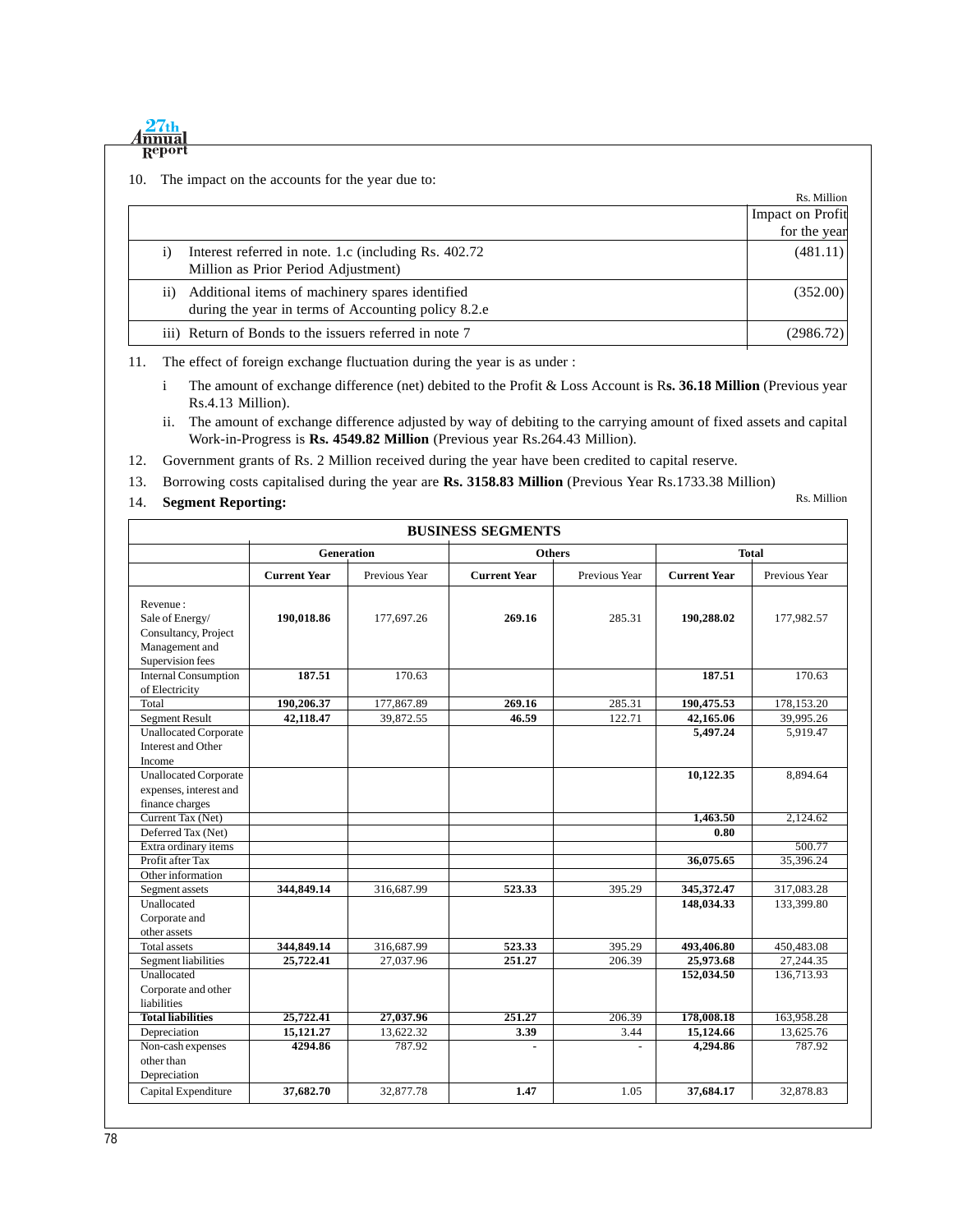#### a) Business Segments

The Company's principal business is generation and sale of bulk power to SEBs/State utilities. Other business includes providing consultancy, training and management development services.

#### b) Segment Revenue and Expense

Revenue directly attributable to the segments is considered as Segment Revenue. Expenses directly attributable to the segments and common expenses allocated on a reasonable basis are considered as Segment Expenses.

c) Segment Assets and Liabilities

Segment assets include all operating assets comprising of net fixed assets and current assets, loans and advances. Construction work-in-progress, construction stores and advances are included in unallocated corporate and other assets. Segment liabilities include operating liabilities and provisions.

d) The Company has power stations located within the country and therefore, geographical segments are inapplicable.

#### 15. **Related Party Transactions**

#### a) **Related parties:**

- i) Joint ventures: Utility Powertech Limited, NTPC Alstom Power Services Private Ltd.
- ii) Directors**:** Shri C.P. Jain, B.N. Ojha, A. Palit, K.K. Sinha, H.L. Bajaj, P. Narasimharamulu, T. Sankaralingam, S.L. Kapur

#### b) **Summary of the transactions with related parties at a(i) above is as follows:**

|                                                         |                     |               |                       | Rs. Million                       |
|---------------------------------------------------------|---------------------|---------------|-----------------------|-----------------------------------|
| <b>Particulars</b>                                      | <b>Transactions</b> |               |                       | <b>Outstanding Amount</b>         |
|                                                         | <b>Current Year</b> | Previous Year | 31.3.2003             | 31.3.2002#                        |
| Contracts for Works/Services<br>Received by the Company | 764.02              | 583.20        | $66.81*$              | $42.96*$                          |
| Provided by the Company                                 | 6.27                | 1.25          | $122.49**$<br>$0.60*$ | $110.31**$<br>$1.10*$<br>$1.32**$ |
| Contribution towards equity<br>Deputation of employees  | ٠<br>3.66           | 10.20<br>5.88 | 40.00<br>$0.90 *$     | 40.00<br>2.09                     |

\* Outstanding amount recoverable

\*\* Outstanding amount payable

- # Excludes amounts in respect of NTPC SAIL Power Supply Company Ltd., Power Trading Corporation of India Ltd., and Bhilai Electric Supply Company Private Ltd., considered as related parties in previous years, since these companies are State Controlled Enterprises as per AS-18.
- c) Remuneration to whole time Directors including Chairman and Managing Director is disclosed in Note no. 22.
- d) Advances due from whole time Directors including Chairman and Managing Director are disclosed under Schedule 14 - Loans and Advances.

#### 16. **Disclosure regarding Leases**

#### a) **Finance Leases**

During the year the Company has leased certain vehicles and has the option to purchase the vehicles as per terms of the lease agreement. Details in respect of the vehicles taken on lease are as under: Rs. Million

|                                                      | As at $31st$<br><b>March</b> , 2003 |
|------------------------------------------------------|-------------------------------------|
| Outstanding balance of minimum lease payments.<br>a) |                                     |
| • Not later than one year                            | 1.01                                |
| • Later than one year and not later than five years  | 2.86                                |
| <b>Total</b>                                         | 3.87                                |
| b) Present value of (a) above                        |                                     |
| • Not later than one year                            | 0.63                                |
| • Later than one year and not later than five years  | 2.35                                |
| <b>Total</b>                                         | 2.98                                |
| <b>Finance Charges</b><br>c)                         | 0.89                                |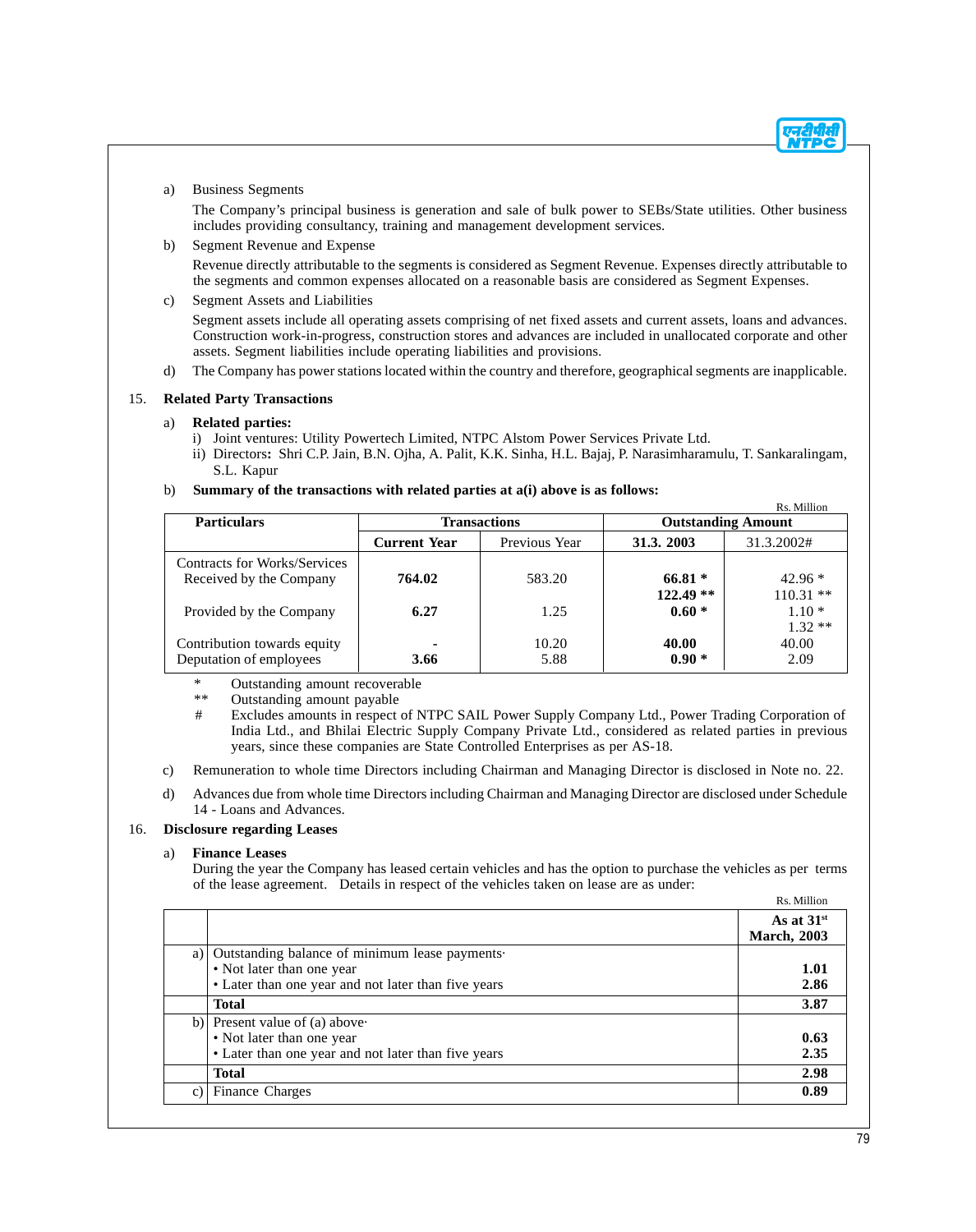#### b) **Operating leases:**

 $27th$ **nnua** Repor

> The company's significant leasing arrangements are in respect of operating leases of premises for residential use of employees, offices and guest houses/transit camps. These leasing arrangements are usually renewable on mutually agreed terms but are not non-cancellable. Employees' remuneration and benefits include **Rs. 136.16 Million** (Previous year Rs. 121.80 Million) towards lease payments, net of recoveries, in respect of premises for residential use of employees. Lease payments in respect of premises for offices and guest house/transit camps are shown as Rent in Schedule 23 – Generation, Administration and other expenses. Miscellaneous income in schedule 21 – Other Income, include **Rs. 32.25 Million** (Previous year Rs.11.56 Million) towards sub-lease payments received/recoverable.

17. a) In compliance of Accounting Standard-22 on "Accounting for Taxes on Income" issued by the Institute of Chartered Accountants of India, which is mandatory to the Company from 1st April, 2002, provision for deferred tax liability as on 1st April, 2002 and for the year ended 31st March, 2003 has been made as under:

|                                              | Rs. Million |
|----------------------------------------------|-------------|
| Deferred Tax Liability as on 1st April, 2002 | 40,834.20   |
| Less: Deferred Tax Recoverable               | 40,833.80   |
| Adjustment in General Reserve                | 0.40        |
|                                              |             |
| Defferred Tax Liability for the year         | 3,544.80    |
| Less: Deferred Tax Recoverable               | 3,544.00    |
| Net Deferred Tax for the year                | 0.80        |

#### b) The item-wise details of Deferred tax liability (net) are as under:

|                                                      |           | Rs. Million        |
|------------------------------------------------------|-----------|--------------------|
|                                                      |           | As at $31st$       |
|                                                      |           | <b>March, 2003</b> |
| <b>Deferred Tax Liability</b>                        |           |                    |
| Difference of Book depreciation and Tax depreciation | 49,610.40 |                    |
| (ii) Others                                          | 3,878.50  | 53,488.90          |
| <b>Less: Deferred Tax Assets</b>                     |           |                    |
| Provisions disallowed for tax purposes               | 8,581.30  |                    |
| (ii) Disallowed u/s 43B of the Income Tax Act, 1961  | 528.60    |                    |
|                                                      |           | 9,109.90           |
| <b>Deferred Tax Liability (Net)</b>                  |           | 44,379.00          |

18. Provision for taxation includes **Rs. 2,600.60 Million** (Previous year Rs.1,075.31 Million) and Income tax recoverable includes **Rs. 2,762.70 Million** (Previous year Rs.1,107.28 Million) on account of adjustments towards earlier years.

#### 19. **Interests in Joint Ventures:**

Details of Company's interest in joint ventures :

|               | Name                                           |                           | Proportion of ownership |
|---------------|------------------------------------------------|---------------------------|-------------------------|
|               |                                                | interest as on 31st March |                         |
|               |                                                | 2003                      | 2002                    |
| $\mathbf{i}$  | Utility Powertech Limited                      | 50%                       | 50%                     |
| $\mathbf{ii}$ | NTPC Alstom Power Services Private Limited     | 50%                       | 50%                     |
| iii)          | Power Trading Corporation of India Ltd.        | 8.28%                     | 25%                     |
| iv)           | NTPC SAIL Power Company Private Limited        | 50%                       | 50%                     |
| V)            | Bhilai Electric Supply Company Private Limited | 50%                       | 50%                     |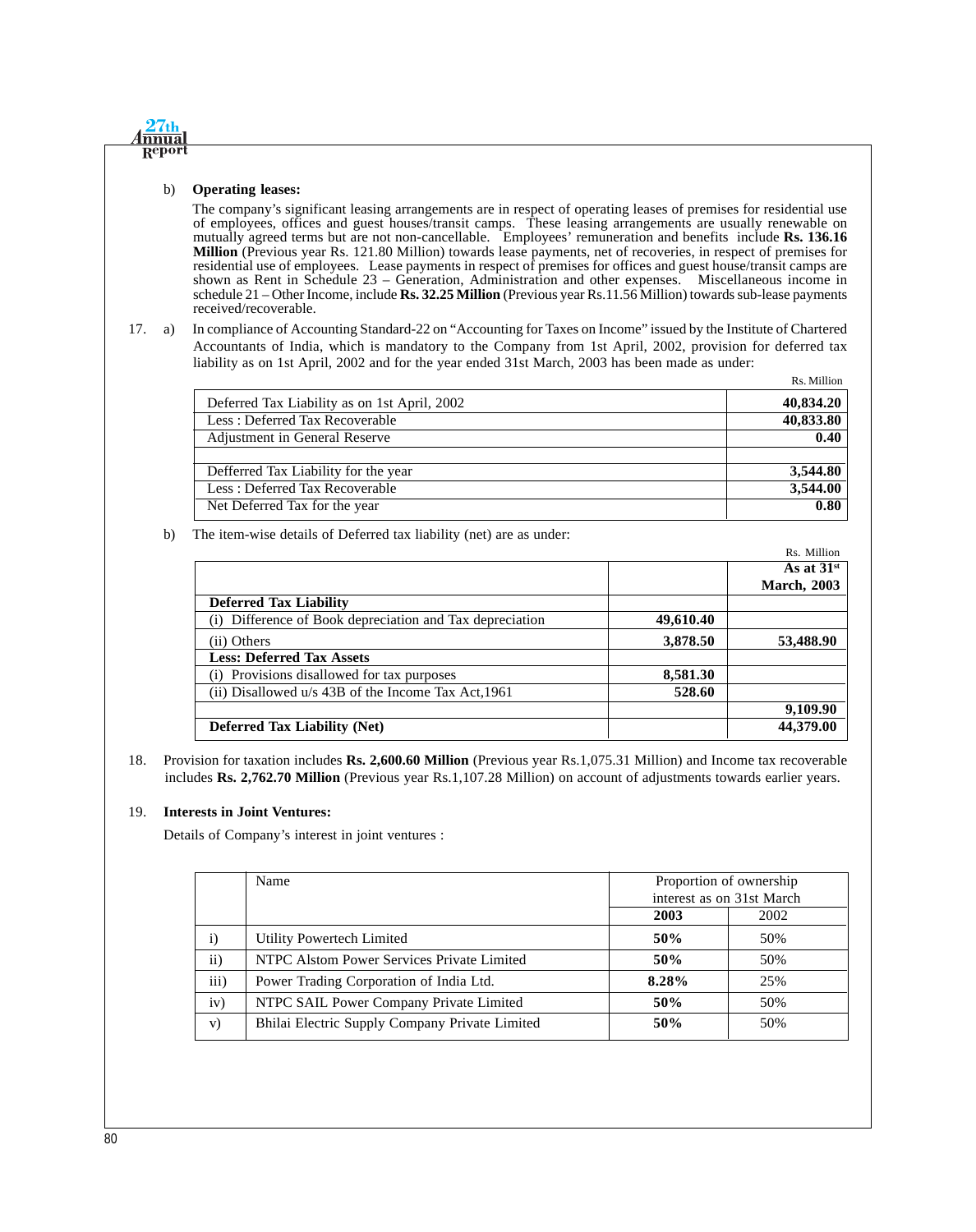|              |                                           | 31.3.2003 | 31.3.2002 |
|--------------|-------------------------------------------|-----------|-----------|
| A)           | <b>Assets</b>                             |           |           |
|              | Long Term Assets                          | 2,208.61  | 2,448.27  |
|              | <b>Current Assets</b>                     | 1,014.84  | 885.57    |
|              | Total                                     | 3,223.45  | 3,333.84  |
| B)           | <b>Liabilities</b>                        |           |           |
|              | Long Term Liability                       | 1,803.88  | 1,928.66  |
|              | <b>Current Liabilities and Provisions</b> | 484.01    | 518.82    |
|              | Total                                     | 2,287.89  | 2,447.48  |
| $\mathbf{C}$ | <b>Income</b>                             | 2,434.23  | 2,034.64  |
| D)           | <b>Expenses</b>                           | 2,224.98  | 1,865.15  |
| E)           | <b>Contingent Liabilities</b>             | 1.88      | 9.13      |
| F)           | <b>Capital Commitments</b>                | 16.35     | 15.28     |

The above joint venture companies are incorporated in India. The Company's share of the assets and liabilities as on 31st March and income and expenses for the year in respect of joint venture entities is given below: Rs. Million

The Company has given surety in favour of bankers of Utility Powertech Ltd. for an amount of **Rs. 24.50 Million** (Previous Year Rs. 24.50 Million) for bank guarantee limits.

20. List of Small Scale Industrial undertaking to whom payment is outstanding for more than 30 days as on 31st March, 2003, to the extent available to the Company, is as under:

M/s Adarsh Engineering Works, Aditya Air Products Pvt. Ltd., AKI Industrial Engineers, Alliance Engineering Co, Amio Engg. Concern, Angel Engg. Co., ARF Engineers Ltd., Arvico Rubber Industries, Aryan Engineering, Aryan Exporters, Ashutosh Castings Ltd., Avlani Engg. Corpn., B.K.Engineering Works, Banglime Industries , Bankim & Co., BDK Process Control (P) Ltd., Bharat Oil Units, Bhavesh Corpn., Bihar Gases, Brilliant Electronic System , C Cube Systems , Cadilac Engineering Works , Cadilac Engineering, Central India Engineers , Chemco Rubber Liners, Chemcoal India, Chempharm Industries (India) , Comet Technocom (P) Ltd., D.K. Enterprises, Dhara Engineering Works , District Rural Devp, Dresser Valve India Pvt. Ltd., Durg Fastners, Dyna Electronics Pvt. Ltd., Elastomeric Engineers, Eldee Mechanical Works, Engineers Enterprises, Friends Cable Industries, Gangotri Turbo, Goa Thermostatic Instruments Pvt Ltd , Gopal Steam Printing Works , H Guru Instruments (S.I) Pvt.Ltd , Hemen Industrial Corpn., Hind Rectifiers Ltd , Hindustan Engg. Works , Hyderabad Castings Ltd., Impex India, Indian Oil Seals & Synthetic Products, Indian Rubber Products, Industrial Instrumentation, Industries Syndicate, Insha Plastic Industries, Invincible Engineering Co., J.S. Lamp Industries, Jeco Industries, Jindal Pipes Ltd., Just Machine Tools , Jyothi Industries , Kalinga Gases Pvt.Ltd, Kalpana Gears (P) Ltd., Kunal Industries, Maa Laxmi Cycle, Makers, Mandeep Minerals, Maruti Techno Rubber (Pvt.) Ltd., Mather & Platt (India ) Ltd., Mazda Cables Pvt. Ltd., Mihir Rubber Products, Modern Engg., New Age Industries, Northern Alloys Bhavnagar , Orissa Air Product, OSIC, P.K. Industries, Paitandi Flurocarbon Seals, Pioneer Gasket, Pioneer Mechanicals, Pneumatic Corp., Polymer Papers Limited, Poweraid (India) Pvt. Ltd., Prabhu Industries, Presidency Rubber Mills, Printo ,Quality Engg., Radiant Cables Pvt Ltd., Rameswar Iron Foundary , Rasyantrik Udyog , Reliance Fire & Safety Eq., R.K. Engg., Rubbertex, S.D. Fine Chemical Ltd., S.K. Industries, Safex Fire Services, Saha & Co., Sap Industries, Seema Printing Press, Shree Hans Alloys Ltd., Shri Vishnu Enterprises, Smap Engineering Pvt. Ltd., Southern Cooling Towers Pvt. Ltd., Sri Ram Press, Switzer Instruments Pvt.,Ltd., Techma Engineering Enterprise, The Coimbatore Combustion, Technofab (India), Toubro Ferguson (I) Pvt. Ltd., Trident Corporation, U.D. Marketing Pvt. Ltd., Unicraft Machinery & Trolley, Vircap Sealingtech Pvt. Ltd., Vishal Structure Fabricators, Vishkarma Engg. Works, Watco Technics (P) Ltd., Welfit Flexibles & Hydrau.

21. Estimated amount of contracts remaining to be executed on capital account and not provided for is **Rs. 61835.62 Million** (Previous year Rs. 60092.14 Million).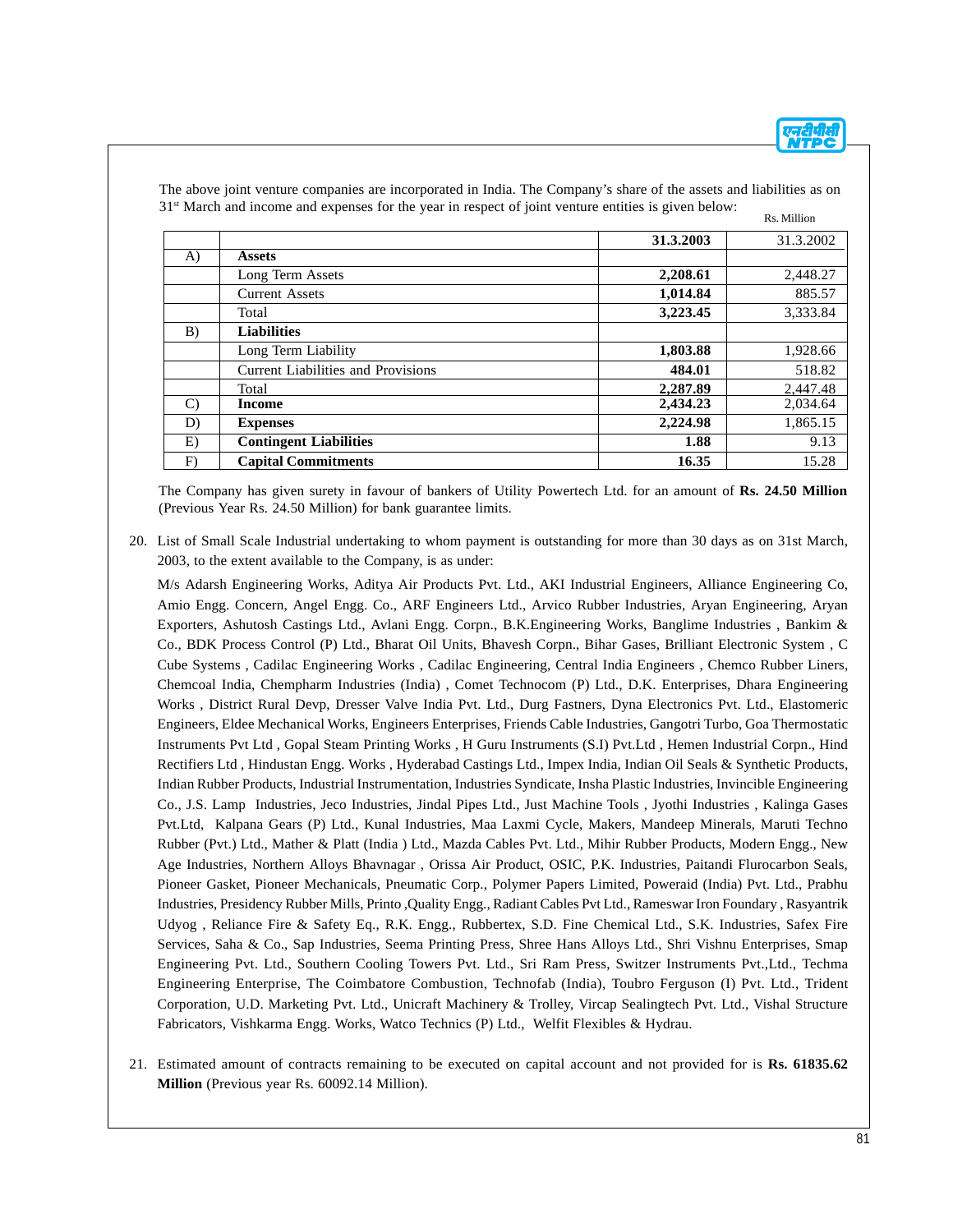| 27th      |
|-----------|
| $A$ nnual |
| Report    |

#### 22. **Managerial Remuneration paid/ payable to Directors**

|                                                        | Current year | Rs. Million<br>Previous year |
|--------------------------------------------------------|--------------|------------------------------|
| Salaries & Allowances                                  | 6.27         | 3.91                         |
| Contribution to Provident Fund & Other funds including | 0.69         | 0.49                         |
| Gratuity & Group Insurance                             |              |                              |
| Other benefits                                         | 0.51         | 0.45                         |
| Directors' fees                                        | 0.08         | 0.01                         |

In addition to the above remuneration the whole time Directors have been allowed the use of staff car including for private journeys on payment of Rs.780/- per month, as contained in the Ministry of Finance (BPE) Circular No.2 (18)/pc/64 dt.29.11.64, as amended.

|     | 23. Licensed and Installed Capacities:<br>(As certified by Management)<br>a) Licensed Capacity - Not applicable<br>b) Installed Capacity (MW Commercial units) |                                            | 20,497                                |                                              | 19,497                         |
|-----|----------------------------------------------------------------------------------------------------------------------------------------------------------------|--------------------------------------------|---------------------------------------|----------------------------------------------|--------------------------------|
|     | 24. Quantitative information in respect of<br>Generation and Sale of Electricity (in MUs):                                                                     |                                            |                                       |                                              |                                |
|     | a) Pre-commissioning period:<br>Generation<br><b>Sales</b>                                                                                                     |                                            | 2,577<br>2,401                        |                                              | 15<br>6                        |
|     | b) Commercial period:<br>Generation<br><b>Sales</b>                                                                                                            |                                            | 138,276<br>129,288                    |                                              | 133,178<br>124,519             |
|     | 25. a) Value of imports calculated on CIF basis (Rs. Million):<br>i) Capital goods<br>ii) Spare parts                                                          |                                            | 529.07<br>604.11                      |                                              | 187.87<br>714.20               |
|     | b) Expenditure in foreign currency (Rs. Million):<br>i) Professional and Consultancy fee<br>ii) Interest<br>iii) Others                                        |                                            | 43.60<br>2,070.16<br>13,016.88        |                                              | 42.84<br>2,074.22<br>307.62    |
|     | c) Value of Components, Stores and Spare parts consumed (Rs. Million):                                                                                         |                                            |                                       |                                              |                                |
|     | i) Imported<br>ii) Indigenous (including fuel)                                                                                                                 | $%$ age<br>0.52<br>99.48                   | <b>Amount</b><br>597.94<br>113,394.20 | %age<br>0.63<br>99.37                        | Amount<br>673.92<br>107,141.92 |
|     | d) Earnings in foreign exchange (Rs. Million):                                                                                                                 |                                            |                                       |                                              |                                |
|     | i) Consultancy<br>ii) Interest<br>iii) Others                                                                                                                  |                                            | 1.37<br>1.79<br>1.29                  |                                              | 0.20<br>2.00<br>0.50           |
| 26. | Previous year's figures have been regrouped / rearranged wherever necessary.                                                                                   |                                            |                                       |                                              |                                |
|     | (A. K. BAJPAIE)<br><b>Company Secretary</b>                                                                                                                    | (P. NARASIMHARAMULU)<br>Director (Finance) |                                       | (C, P, JAIN)<br>Chairman & Managing Director |                                |

As per our report of even date<br>For S.K. MITTAL & CO. For K. K. SONI & CO. For S.K. MITTAL & CO. For LAKSHMINIWAS & JAIN Chartered Accountants Chartered Accountants Chartered Accountants Chartered Accountants Chartered Accountants **( K. K. SONI ) (S.K. MITTAL) (LAXMINIWAS SHARMA)** Partner Partner Partner For VARDHAMAN & CO. For B. C. JAIN & CO. Chartered Accountants Chartered Accountants Chartered Accountants Chartered Accountants **(V. BASKARAN)** (B.C. JAIN) Partner Partner

Place : New Delhi<br>Dated : 16<sup>th</sup> July 2003